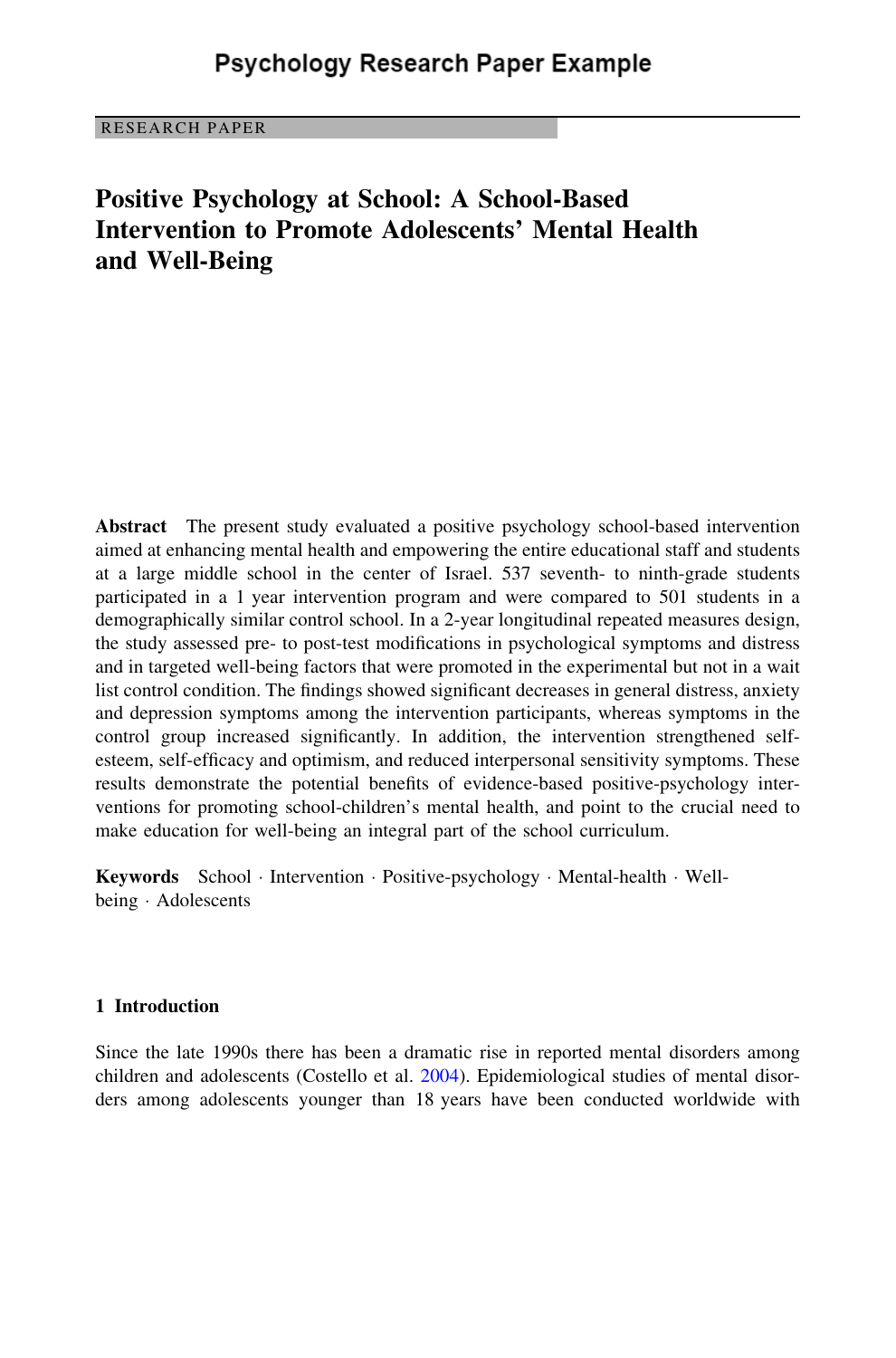prevalence rates ranging from 8 to 20 % (World Health Organization [2005\)](#page-22-0). The Israel Survey of Mental Health among Adolescents reported that at least 11.7 % of adolescents were diagnosable with a mental disorder (Farbstein et al. [2010](#page-19-0)).

In this same period of time the field of positive psychology has made significant progress in understanding youth trajectories toward improved well-being and positive mental health outcomes (Duckworth et al. [2005\)](#page-19-0). Despite the potential contribution of the science of happiness and positive psychology to prevention science, there is a shortage of empirically validated positive psychology interventions to reduce mental health symptoms and increase well-being in schoolchildren. The present study contributes to ongoing scholarship in the area of school-based prevention of mental health problems by reporting the longitudinal effects of a novel positive psychology intervention to an entire middleschool population in Israel.

### 1.1 A Dual Perspective of Mental Health at Schools

The last two decades were characterized by increasing pressure to improve student achievements through high academic accountability emphasis. This focus has expanded since the 1980s, with the education reform in the United States that has created a pervasive tendency worldwide towards standards, assessment and accountability as major milestones for increasing student achievement (NCLB [2001](#page-21-0)). As a result, curriculum goals have become more academic and skill-oriented, and social and emotional components of educational programs have taken the back seat to increasingly rigorous academic demands (Hargreaves [2003](#page-20-0)).

Over the course of the past decade, the impetus for preventive interventions to respond to mental health problems has been reinforced by epidemiological research that showed excessive levels of mental health conditions among children and youth (Twenge et al. [2010\)](#page-21-0). According to epidemiological studies in the United States, nearly 1 in every 10 children has a depressive episode before their 14th birthday, and as many as 20 % of 16–17 year old adolescents have some form of an anxiety or mood disorder, or some form of a disruptive or substance use disorder (Keyes [2006\)](#page-20-0). Furthermore, Huebner et al. ([2000](#page-20-0)) found that 25 % of American students reported an 'unhappy' or 'terrible' existence, or high levels of negative school or family experiences. Rate of mental disorders tends to be similar in Israel. According to the Israel Survey of mental health, the prevalence of mental disorders among adolescents younger than 18 years is 11.7 % for any disorder, 8.1 % for internalizing disorders and 4.8 % for externalizing disorders (Farbstein et al. [2010\)](#page-19-0).

Nevertheless it is important to note that while early twentieth-century studies regarded health and illness as two extremes of a single dimension recent scientific studies have given rise to a more complex understanding of the relations between well-being and ill-being. For example, Greenspoon and Saklofske [\(2001](#page-20-0)) proposed a dual factor model which defines mental health as composed of two psychometrically distinct, but correlated continua of mental illness and positive mental health, and posits that elevated levels of distress can coincide with high levels of subjective well-being. Indeed, others have found that the absence of mental illness does not indubitably imply the presence of high levels of positive mental health and vice versa (Sin and Lyubomirsky [2009](#page-21-0)).

Subjective well-being, defined as consisting of a cognitive component (life satisfaction appraisals), and an affective component (the presence of positive affect and the absence of negative emotional experiences) (Deiner [2000\)](#page-19-0), is particularly important in the context of school as studies have demonstrated a positive association between students' levels of subjective well-being and their academic functioning, social competence, physical health,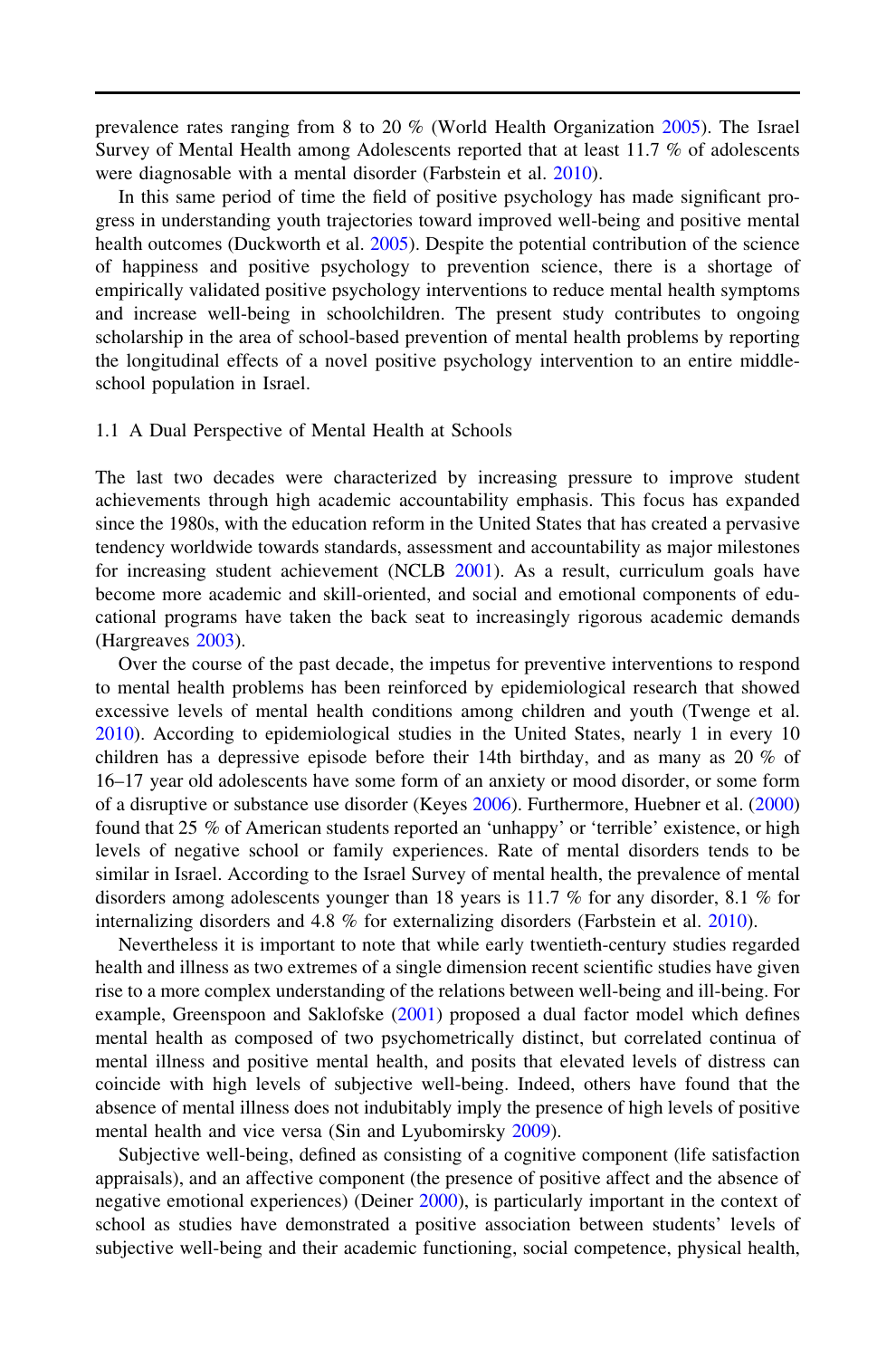achievements, and behavioral engagement in school (Antaramian et al. [2010\)](#page-19-0). Conversely, low levels of psychopathology with low levels of subjective well-being have been related to characteristics similar to those of students with psychopathologies (Suldo et al. [2009](#page-21-0)). Additional studies suggest that higher levels of subjective well-being among schoolchildren correlate with better relationships with parents, teachers, and peers (Gilman and Huebner [2006\)](#page-20-0). These outcomes highlight the potential benefits of incorporating education for well-being in the school curriculum.

### 1.2 Promoting Positive Mental Health in Schoolchildren

Recently, several studies in the new 'positive psychology' movement have begun to identify factors that contribute to children's and adolescents' subjective well-being (Seligman et al. [2009\)](#page-21-0). Specifically, factors such as positive emotions (Fredrickson [2004](#page-20-0)), gratitude (Froh et al. [2008\)](#page-20-0), hope (Snyder et al. [2003\)](#page-21-0), goal setting (Locke and Latham [2002\)](#page-20-0), and character strengths (Peterson and Seligman [2004](#page-21-0)) have been increasingly associated with SWB in youth. Moreover, converging evidence indicates that interventions which successfully promote these factors can advance subjective well-being as well as decrease psychiatric symptoms in the general population (Duckworth et al. [2005;](#page-19-0) Sin and Lyubomirsky [2009\)](#page-21-0).

For example, daily exercises consisting of writing gratitude diaries (Emmons and McCullough [2003\)](#page-19-0) and writing about intensely positive experiences (Burton and King [2004\)](#page-19-0), or counting one's blessings in daily and weekly diaries (Emmons and McCullough [2003\)](#page-19-0) all resulted in higher levels of reported subjective well-being. In other interventions, participants completed the Values in Action strengths inventory and were told to use their signature strengths in a new way every day for 1 week. On the immediate post-test, the participants reported being happier and less depressed (Seligman et al. [2005](#page-21-0)).

However, much of this literature consists of short-term efficacy studies that have been carried out in controlled research settings, and there is still uncertainty about the extrapolation of the findings into the educational context. That being said, there are a few studies that did demonstrate the potential of school-based positive psychology intervention programs in promoting positive mental health among schoolchildren. These school-based interventions designed to cultivate positive emotions, behaviors and attitudes among children, and a significant part of them were evaluated in controlled and valid research designs and measures.

Number of interventions targeted specific positive emotions that were more consistently related to well-being, such as gratitude and hope. One example is a short-term gratitude intervention study, conducted by Froh et al. [\(2008](#page-20-0)), which examined the effects of a grateful outlook on middle school students' subjective well-being. Froh et al. ([2008\)](#page-20-0) found that adolescents, who participated in daily gratitude exercises that involved listing five things they are grateful for, reported increased levels of subjective well-being 3 weeks after the intervention. In addition a significant relationship was found between gratitude and satisfaction with school experience in the immediate post-test and in a 3-week followup period.

Marques et al. ([2011\)](#page-20-0) conducted a hope-based intervention with 31 middle-school students from a public school in Portugal, compared to a matched control group of 31 students. The intervention aimed to enhance hope, self-worth, life satisfaction, academic achievements and mental health, through processes of conceptualizing of clear goals, reframing seemingly insurmountable hurdles, and providing range of pathways to attainment. The program was delivered over 5 weekly 1 h sessions in a group setting, and was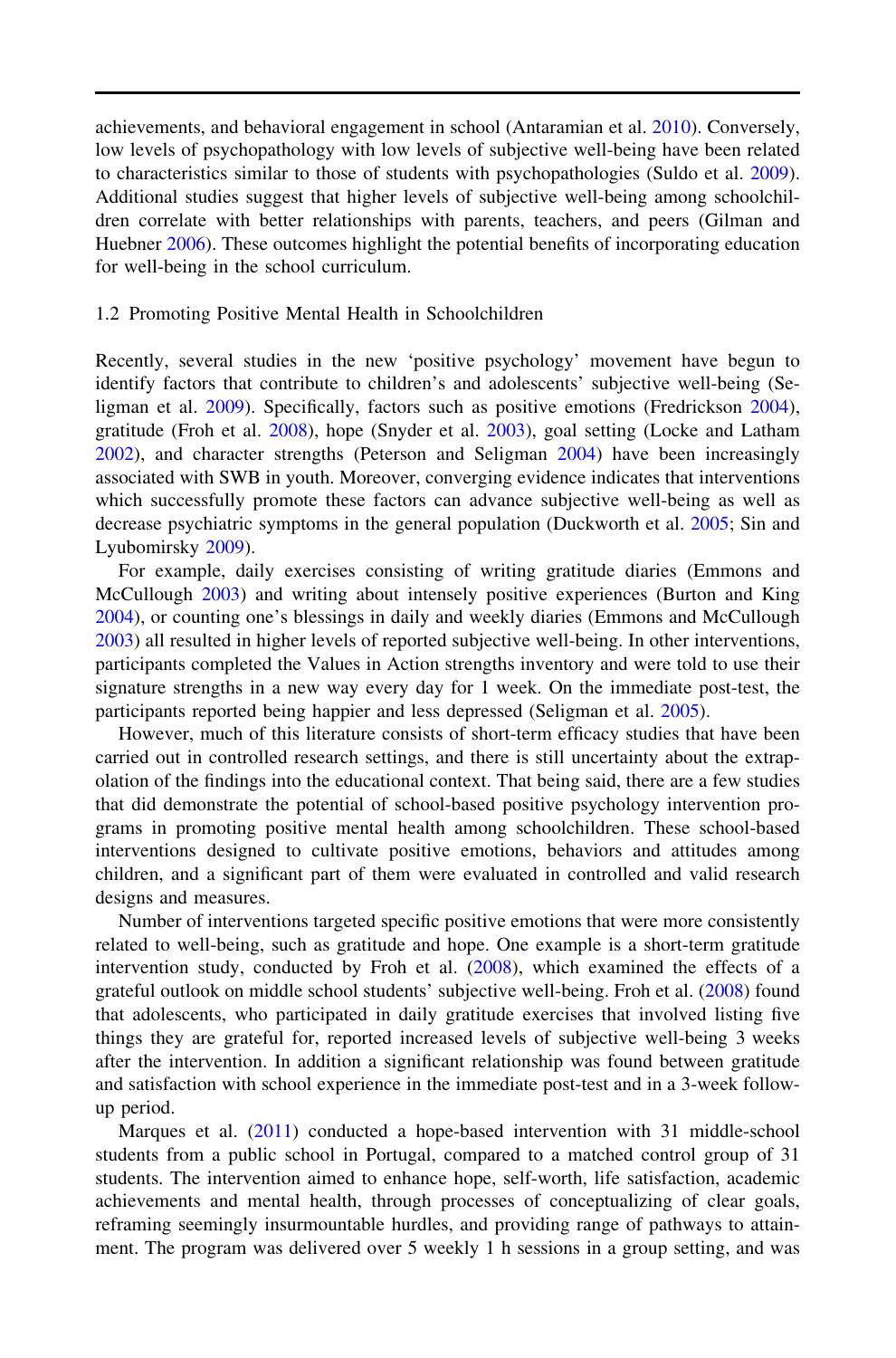leaded by doctoral students in psychology. At post-test, the intervention group had significantly higher levels of hope, self-worth and life satisfaction that were maintained over 18 months following the intervention.

Positive-psychology programs have been incorporated more broadly into schools in several countries. In the UK, Jenny Fox-Eades has developed a strengths-based program for schools called ''Celebrating Strengths'', in which she encourages teachers and students to explore and use their character strengths through a cycle of community celebrations and stories that are woven into the school curriculum (Eades [2005\)](#page-19-0). Celebrating Strengths has been implemented in several primary and secondary schools in the UK and Australia, and is currently the subject of a longitudinal research study that examines the impact of the program on adolescents' wellbeing and self-esteem. In addition, since 2006, Wellington College, a British boarding and day independent school has been teaching a ''Well-being Program'', in which all students in the first 4 years of the school receive 1 h per fortnight of well-being lessons. The course is delivered by leading teachers from the school, and is based on 6 elements which serve to enhance well-being including: physical health, perspective, engagement, positive relationships, the world (living sustainably), and meaning and purpose (Morris [2009\)](#page-20-0).

In Australia a range of positive psychology interventions has been conducted in both elementary and secondary schools. One example is a resilience program called ''Bounce Back'', which integrates several core principles of positive psychology within the literacy curriculum in several schools across Australia (Noble and McGrath [2008\)](#page-21-0). Another example is the Knox Grammar School, an independent boarding school for boys, located in Wahroonga, where over 200 teachers have participated in applied 3-year training in positive psychology that aimed to provide knowledge and strengths-based skills that promote a positive school climate. Through a combination of Positive Psychology and Coaching strategies, the participating teachers worked individually with the school children and helped them to attain their personal and academic goals and to increase their levels of well-being (Green et al. [2012\)](#page-20-0).

Another preliminary support for the benefits of positive psychology-based coaching in schools was provided by Green et al. ([2007\)](#page-20-0) who performed a randomized controlled experimental trial in a private girls' high school in Australia. Ten teachers were trained as coaches through two half-day workshops conducted by a school counselor. After the training period, 56 students were randomly allocated to a 'teacher-coach' with whom they met individually for 10 sessions over two school terms or to a wait-list control group. The results showed a significant improvement over time in hope and hardiness, and decreases in depression and anxiety in the coaching group.

An example for a more continuous intervention is the Geelong Grammar School in Australia, in which over the course of 4 years approximately 250 staff members have taken part in intensive training courses with a team of senior trainers from the Positive Psychology Center at the University of Pennsylvania. First, they were taught basic theoretical elements and skills of positive psychology, such as character strengths, meaning, gratitude, flow, positive emotions, optimism and positive relationships, and were given detailed curricula of how to teach these elements to children. After the training period, the school teachers taught positive psychology courses in several grades, and the professional teachers embedded positive education elements into most academic courses. Results showed improvement in conflict resolution between students, the emergence of a common strengths-based language shared by students and staff, a rise in meaningful conversations between students, and increased levels of individual flourishing among 7th year students (Williams [2011\)](#page-22-0).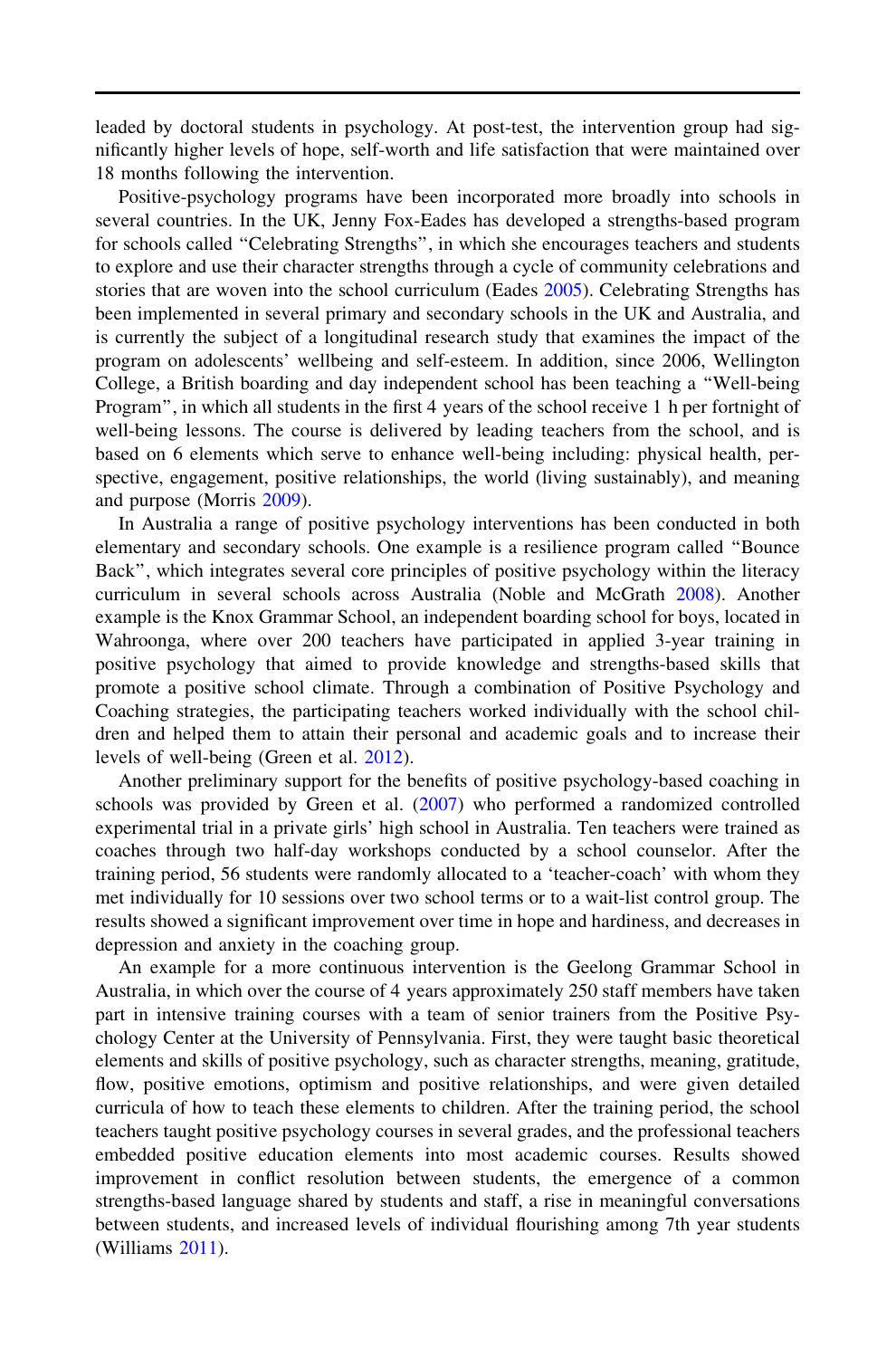Another positive psychology intervention for schoolchildren was empirically evaluated over the course of 2003 at Strath Haven High School outside Philadelphia. 352 students participated in approximately 25 lessons related to positive psychology concepts in 9th grade. The curriculum aimed to promote resilience, positive emotions, a sense of purpose and meaning, and use of signature character strengths in day-to-day life. The basic findings of the program were an increase in enjoyment and engagement in school, and improvement in social skills such as empathy, cooperation, and self-control. However, the program did not improve depression or anxiety symptoms, character strengths, or participation in extracurricular activities (Seligman et al. [2009](#page-21-0)).

The initial findings from these interventions provide support for the potential of positive psychology school-based intervention program for students' sense of well-being. They also indicate that the interventions are effectively delivered by teachers and do not necessitate external experts for delivering the curriculum. In addition, there is strong evidence to the effectiveness of school-wide interventions, in which all educational staff and students are trained in positive psychology strategies. On the basis of these findings, we adopted in the present study a whole-school approach, and set up a broad intervention that involved an entire school and not just individual classrooms. We posited that allowing teachers to practice the skills derived from positive psychology in their personal lives as well in their roles as educators would allow them to pass on their knowledge directly and indirectly to their students through role modeling and direct teaching. Thus, the intervention program was delivered in the form of a teacher development course and workshop. The teachers, in turn, administered the curriculum to the students, using age-appropriate materials and activities.

### 1.3 Goals of the Maytiv School Program

Numerous studies published during the last decades have provided evidence for the important role that well-being plays in the lives of adolescents (Deiner [1984](#page-19-0), [2000;](#page-19-0) Lyubomirsky [2001\)](#page-20-0). Well-being is largely conceptualized as a whole that is integrated by cognitive and emotional components. The cognitive component includes positive evaluations of different areas of life, and the emotional component is characterized by a dominance of positive emotional experiences (Deiner [2000\)](#page-19-0).

Despite the numerous aspects of well-being in the literature, the most theoretically elaborated explanations for well-being in recent years derived from two philosophical views: the hedonic approach and the eudaimonic approach for well-being (Ryan and Deci [2000\)](#page-21-0). The hedonic approach for well-being focuses on pleasure fulfillment and pain avoidance, and thus involves concepts such as positive emotions, life satisfaction, and happiness (Deiner [2000](#page-19-0); Ryan and Deci [2001\)](#page-21-0). In contrast, the eudaimonic approach focuses on the realization of human potential as the ultimate human goal, and emphasizes components of self-actualization, autonomy, meaning, and purpose in life as the main foundations of well-being (Waterman [1993](#page-22-0)).

These two perspectives have produced an abundance of studies on the factors associating with hedonic and eudaimonic well-being, that part of them attributed to the field of positive psychology. From this breadth body of knowledge, we decided to focus our intervention on six key factors of well-being that have received widespread attention in the positive-psychology research. These factors included: positive emotions, gratitude, goals fulfillment, optimism, character strengths, and positive relationships.

The importance of positive emotions is extensively illustrated by the Broaden-and-Build Theory of Positive Emotions (Fredrickson [2004](#page-20-0)). According to Fredrickson [\(2004\)](#page-20-0) several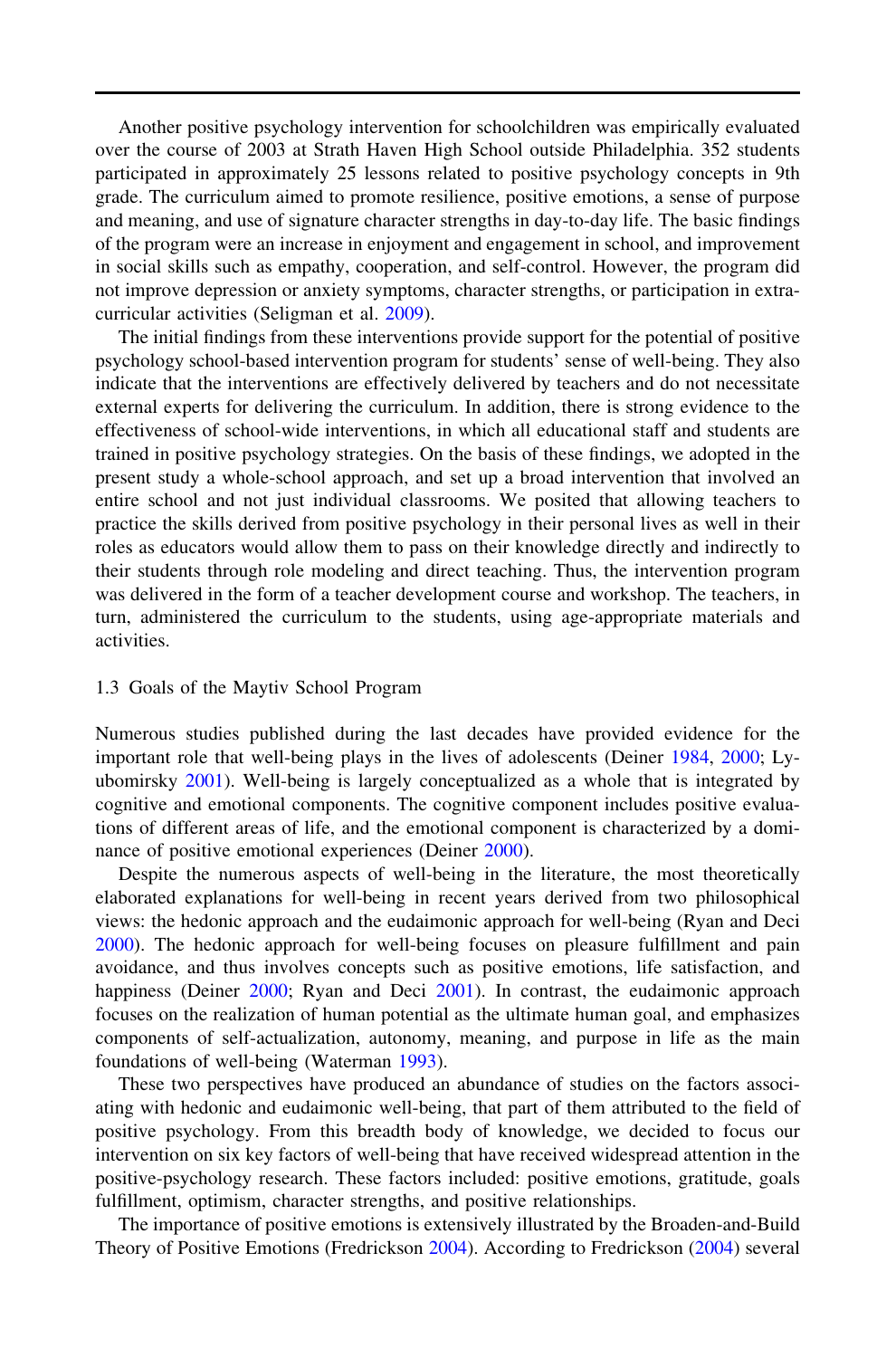discrete positive emotions such as joy, interest, contentment, and love, have the ability to build personal, physical, intellectual, social and psychological resources by expansion people's thought-action repertoires. As a consequence, the last several years have seen a variety of studies on positive emotions and their relation to happiness, success, psychological growth and improved mental and physical health (Fredrickson and Joiner [2002\)](#page-20-0).

Gratitude is defined in the literature as a virtue or as an emotional state resulting from recognition of future, contemporary or previous benefits received (Emmons and McCul-lough [2003](#page-19-0)). From a moral perspective it is perceived as a moral affect that promotes prosocial behavior and enhances interpersonal relationships and personal well-being (McCullough et al. [2001\)](#page-20-0). From an emotional perspective, gratitude is perceived as an attribution-dependent state that demands recognition of a positive outcome that obtained from an external source (Froh et al. [2008\)](#page-20-0). As mentioned before, studies indicated that simple exercises of gratitude that instructed students to focus on things or experiences in their lives for which they are grateful, yielded significant improvement in life satisfaction and well-being (Froh et al. [2008;](#page-20-0) Emmons and McCullough [2003](#page-19-0)).

The interrelatedness of fulfillment of goals, needs, and desires and subjective well-being has long been recognized (Deiner [1984](#page-19-0)). For example, Wilson ([1967\)](#page-22-0) claimed that the satisfaction of needs increases happiness and that unfulfillment of needs leads to unhappiness. The present intervention focused on several mechanisms and variables that have been associated in the literature with the ability to turn beliefs into reality, including: positive expectations, optimism, focusing and purpose, self-concordant goals, self-efficacy, and a flexible mindset (Langer [2000](#page-20-0); Seligman [2002](#page-21-0); Sheldon and Houser-Marko [2001](#page-21-0)). Among them, purpose in life during adolescence has attracted considerable research interest and has been highly associated with long-term motivation (Damon [2008\)](#page-19-0), sense of belonging to school, prosocial behavior, and high self-esteem (Bronk [2011\)](#page-19-0). Self-efficacy beliefs have also been related to such key factors of academic motivation. There is evidence that self-efficacious school children show higher levels of school participation and involvement, persistence and coping with difficulties and challenges than do those who doubt their abilities (Bandura [1997\)](#page-19-0).

The intervention's factor of optimism represents positive and hopeful expectations in a given condition or in general (Scheier and Carver 1988). In the burgeoning field of optimism, research has shown that optimism is correlated with various positive outcomes including better physical and mental health, increased school success and better coping strategies when faced with adversity (Seligman [2011](#page-21-0)). In addition, optimism seems to have an important role in ameliorating depressive symptoms and enhancing positive mental health. Seligman et al. ([1999](#page-21-0)) have shown that ''learned optimism'' training programs, that teach children and adults to recognize catastrophic thoughts and transform them into more constructive and optimistic views, reduce depression and anxiety symptoms.

Another key factor for well-being is the individual's character strengths, which are positive traits, based on virtues that can be fostered and cultivated over time (Peterson and Seligman [2004](#page-21-0)). Theories about the nature of good character appeared over two thousand years ago in the ancient roots of ethics, philosophy and religion. In recent years, research about the impact of character, virtues and moral qualities on cultivating strengths and promoting well-being has gained renewed interest and yielded important findings regarding the personal and interpersonal benefits of character strengths and virtues (Gillham et al. [2011;](#page-20-0) Park and Peterson [2008;](#page-21-0) Shoshani and Aviv [2012](#page-21-0)).

Diener and Seligman [\(2002](#page-19-0)) conducted research that compared extremely happy people with a control group of people who were not happy. When the researchers examined the characteristics of the happy group, they found that they differ radically from the others in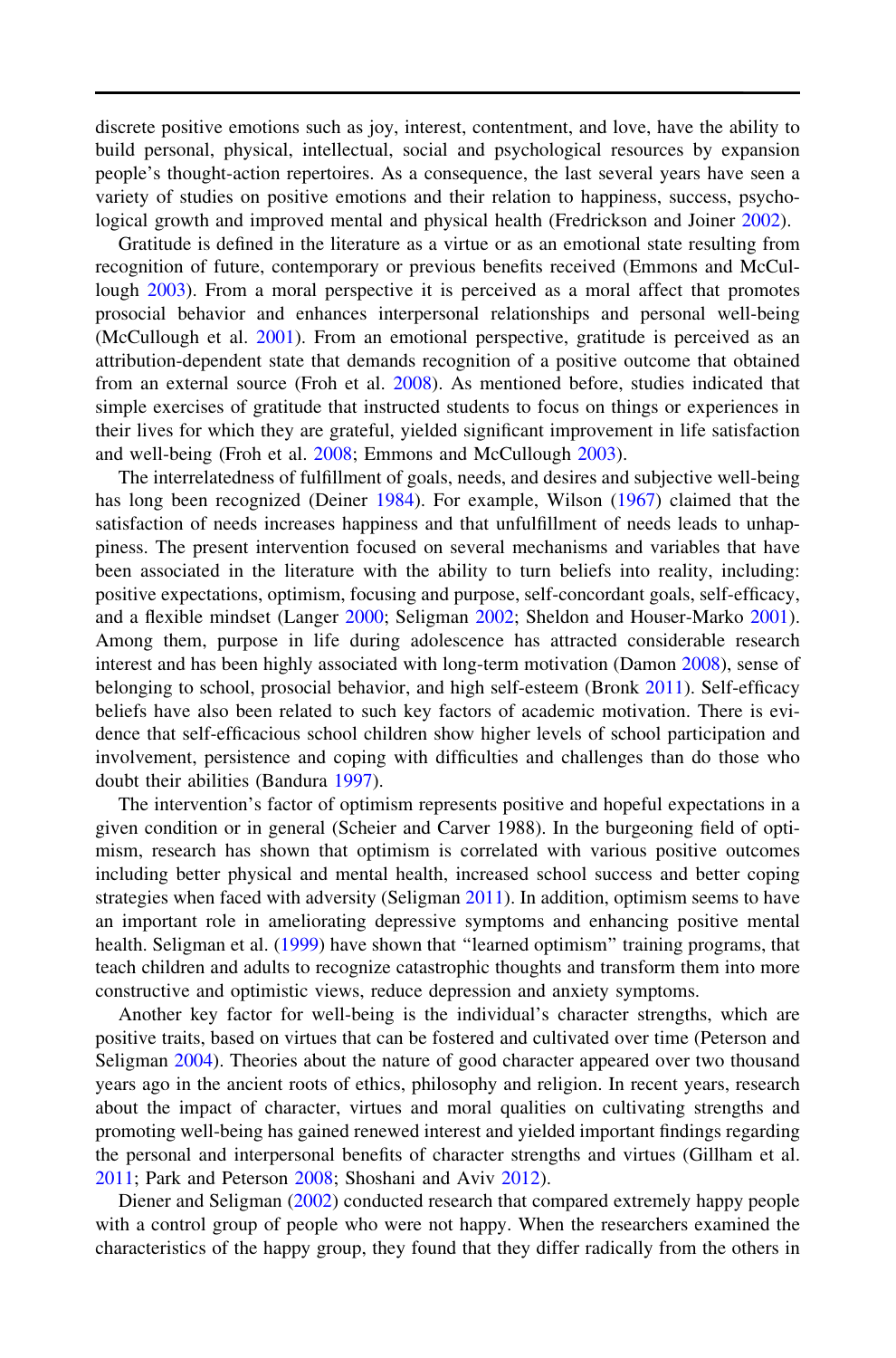respect of their rich and satisfying social life. They were characterized by close relationships and intimate friendships. Similar findings were obtained from studies in the field of resilience. Populations in situations of crisis and risk have shown the ability to cope and function well, despite the difficult circumstances, in situations where they experienced strong social and family support (Masten [2001](#page-20-0)). Positive supportive relationships are the foundation of resilience and subjective well-being (Wang et al. [2003\)](#page-22-0). The purpose of the last factor in the intervention was to promote positive relationships with friends, family and other members in the community, and to encourage the creation of positive school environments.

The intervention presented in the current study was conducted by ''Maytiv'' (''to make good'' in Hebrew), an academic center for the research and practice of programs in the field of positive psychology. It was established to assist individuals, groups, and sectors in the community by applying and making the knowledge that the academic world has accumulated in the field of positive psychology accessible to the public. The program was implemented on the entire student population and educational staff of a large middleschool in the center of Israel. 537 7th to 9th grade students and 80 teachers participated in a 1 year intervention program and a 2-year evaluation process from September 2010 to June 2012 and were compared to 501 students in a control school. The intervention was directed at the entire school including the school principal, management staff, teachers and students in all grades. We employed a 2-year longitudinal repeated measures design that assessed pre- to post-test modifications in psychological symptoms and distress and targeted positive factors that were promoted in the experimental but not in the control condition.

#### 1.4 The Aims of the Study

Our major aim in this research was to examine whether participation in the intervention program longitudinally predicted better mental-health outcomes throughout the middle-school years. We expected that the participants in the intervention group would exhibit a greater longitudinal increase from pre- to post-intervention in self-efficacy, optimism, life satisfaction, and lower levels of psychological distress and mental health symptoms than the control group participants. In addition, we were interested in evaluating the influences of the intervention on the dynamics of self-esteem. Recent self-esteem theories have suggested that self-esteem is not constant over time but a dynamic, changing construct (Baldwin and Hoffmann [2002\)](#page-19-0). William James [\(1983\)](#page-20-0) viewed self-esteem as a ratio of the individual successes and expectations. He explained increase in self-esteem with increase in the individual's successes or with decrease in his self expectations. Since the present intervention focused on promotion of both successes and expectations, this question remained to be investigated.

The second aim of this study was to investigate whether intervention efficacy differed in terms of socio-demographic background characteristics that have been identified in previous research as risk factors for low mental health including coming from a low-income family and single-parent household (McLeod and Shanahan [1993](#page-20-0)). In addition, an exploratory question examined the effects of gender on intervention efficacy.

# 2 Method

#### 2.1 Participants

Participants were 1,167 adolescents in the seventh, eighth and ninth grades aged 11.8–14.7 at the beginning of the study ( $M = 13.68$ ,  $SD = 0.64$ ) from two large middle schools in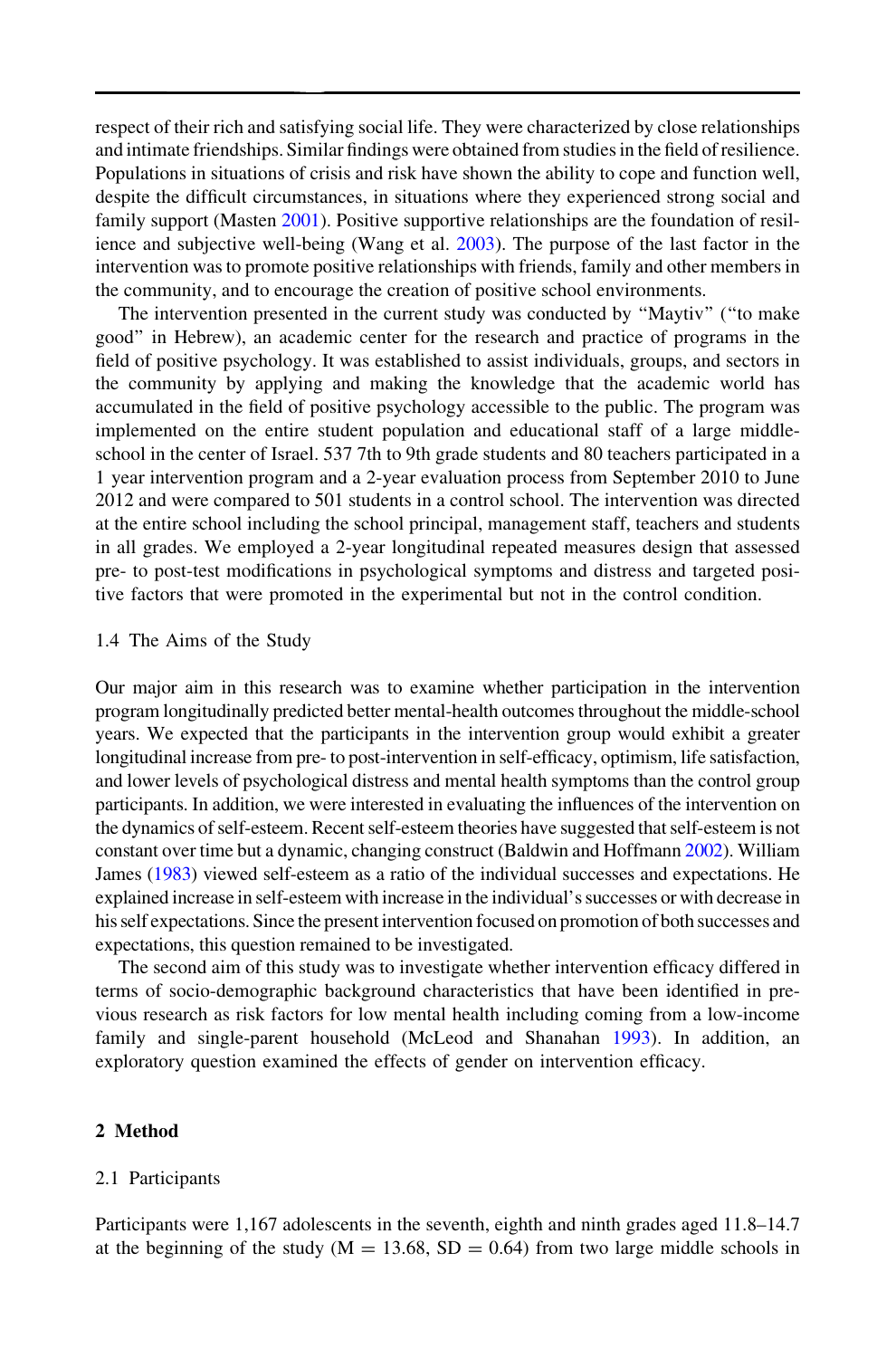the center of Israel. Allocation to study conditions followed a two-step procedure. First, we selected an initial pool of 28 middle schools from 35 middle schools in the same geographic area, while seven ultra-orthodox religious schools were excluded. Afterwards, we sent a proposal describing the positive-psychology intervention to the selected schools, and we met with eight school principals who expressed their willingness to participate in the program. School principals were informed that they might be recruited to a wait list control condition and six of them agreed to the random selection process. In the second stage, one of the interested schools was randomly selected to the intervention. Another school was selected to the wait list control group, based on similar features to the intervention school, such as socio-demographic characteristics and number of total students. The control group participated in the intervention after the completion of the study.

In total, 578 students from 7th to 9th grade participated in the positive psychology intervention program, and 589 adolescents from 7th to 9th grade classes selected to the wait list control condition who did not take part the intervention. In both conditions, 5 classes in each grade level participated in the study. In the intervention group a total of 65 students did not complete the study, 34 due to absence, 2 due to refusal to complete questionnaires, and 29 started the study and later dropped out. In the control group 59 students did not complete the study, 22 due to absence, 4 due to refusal to complete questionnaires, and 33 started the study and later dropped out. The final longitudinal analyses used data from a total of 1038 students: 537 students from the intervention group and 501 adolescents from the comparison group who did not take part any positive psychology lessons. Students were mostly Jewish (98 %). 4 % of the adolescents reported Orthodox levels of religious observance, 21 % traditional, and 75 % were secular. In addition, 57 % of the study population reported middle socioeconomic status, 20 % high SES, and 23 % low SES. Participants also provided responses to questions regarding family status (64 % lived in a two-parent family, 36 % lived in a single-parent family) (Table [1](#page-8-0)).

# 2.2 Instruments

### 2.2.1 Socio-Demographic Measure

The participants in this study were given a demographic data questionnaire requesting background information. This included self-report questions about gender, age, participant's country of birth, parents' country of birth, religion, and socioeconomic status that was determined by a set of income thresholds and household size.

# 2.2.2 Brief Symptoms Inventory

The adolescents' mental health was measured by the Brief Symptom Inventory (BSI) (Derogatis and Spencer [1982](#page-19-0)). The BSI, the abbreviated version of the SCL-90-R, comprises 53 self-report symptom items rated on a 4-point Likert scale to identify clinically relevant psychological symptoms in adolescents and adults. The BSI was designed for adolescents and reports norms from that age. The inventory provides distress indices and symptom load assessment on 10 subscales—somatization, obsessive–compulsive, interpersonal sensitivity, depression, anxiety, hostility, phobic anxiety, paranoid ideation, psychotic ideation and miscellaneous. For a single summary measure, Derogatis and Spencer ([1982\)](#page-19-0) recommend the Global Severity Index (GSI) calculated as the average of ratings assigned to symptoms. The BSI has yielded good psychometric properties: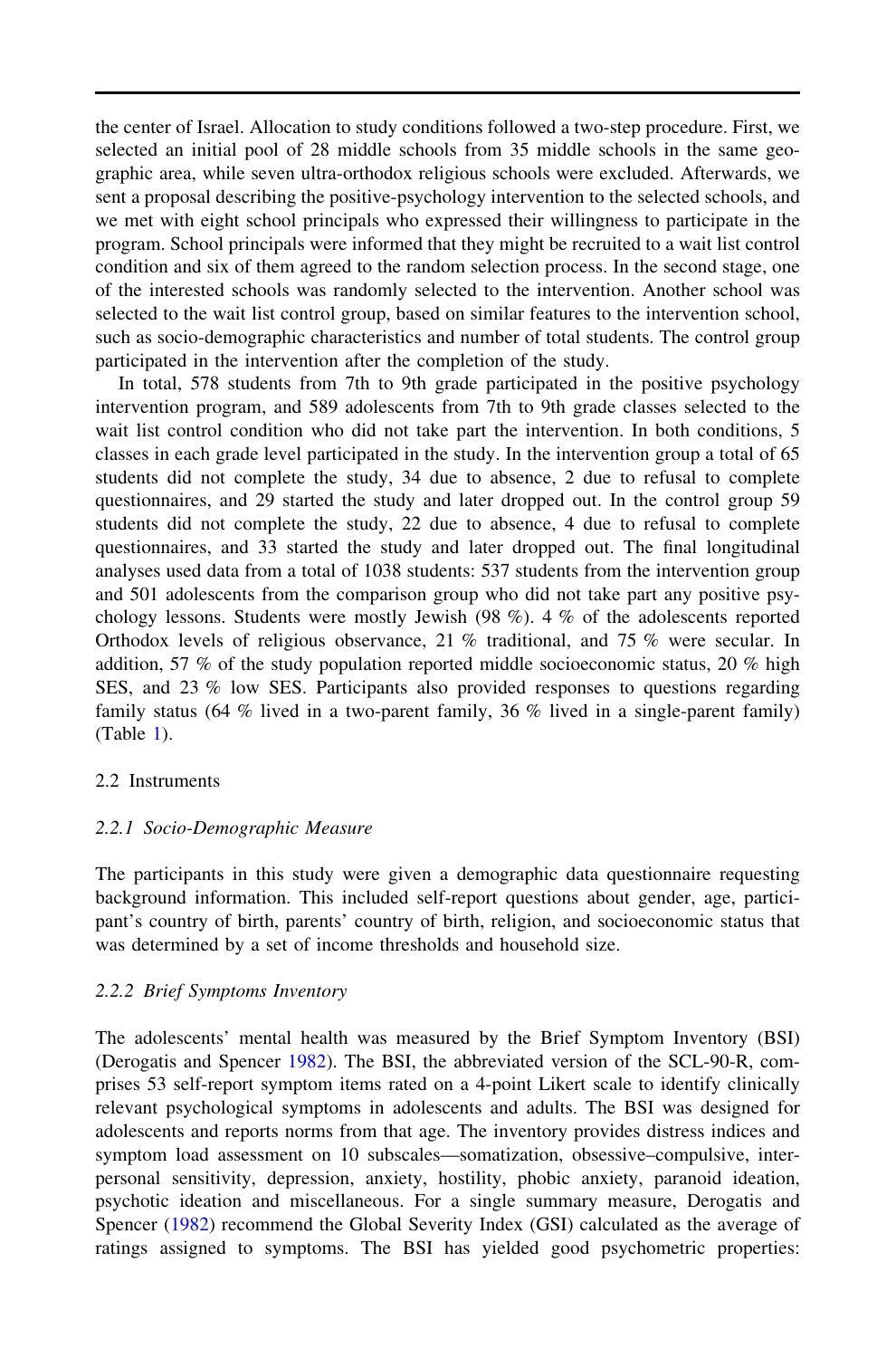|                                  | Control group<br>$(n = 501)$<br>Mean $(SD)$ | Intervention group<br>$(n = 537)$ | Statistic       | $p$ value |
|----------------------------------|---------------------------------------------|-----------------------------------|-----------------|-----------|
| Gender                           |                                             |                                   | $\chi^2 = 0.2$  | .65       |
| Girls, $n$ (%)                   | 257 (51.2 %)                                | 268 (49.9 %)                      |                 |           |
| Age (years)                      | 13.75(0.66)                                 | 13.61(0.61)                       | $t = 3.55$      | .001      |
| Socioeconomic status             |                                             |                                   | $\chi^2 = 2.98$ | .56       |
| Very good, $n$ $(\%)$            | 43 $(8.58\%)$                               | 39 $(7.26\% )$                    |                 |           |
| Good, $n$ $(\%)$                 | 56 (11.18 %)                                | 66 (12.30 %)                      |                 |           |
| Average, $n$ (%)                 | 295 (58.88 %)                               | 299 (55.68 %)                     |                 |           |
| Low, $n$ $(\%)$                  | 61 $(12.18\%)$                              | 81 $(15.08\%)$                    |                 |           |
| Very low, $n$ (%)                | 46 $(9.18\%)$                               | 52 (9.68 %)                       |                 |           |
| Religious observance             |                                             |                                   | $\chi^2 = 1.93$ | .38       |
| Orthodox, $n$ (%)                | 23 $(4.59\%)$                               | 16 $(2.98\%)$                     |                 |           |
| Traditional, $n$ (%)             | 105 (20.96 $%$ )                            | 118 $(21.97\%)$                   |                 |           |
| Secular, $n$ (%)                 | 373 (74.45 %)                               | 403 (75.05 %)                     |                 |           |
| Family status                    |                                             |                                   | $\chi^2 = 1.70$ | .19       |
| Two-parent household, $n$ (%)    | 332 (66.27)                                 | 335 $(62.38\% )$                  |                 |           |
| Single-parent household, $n$ (%) | 169 (33.73 %)                               | 202 (37.62 %)                     |                 |           |

<span id="page-8-0"></span>Table 1 Socio-demographic characteristics of the intervention and control groups at baseline

Cronbach's alpha coefficients of 0.71–0.81, high test–retest reliability (correlations between .78 and .90) and high concurrent validity with the MMPI. In the current study, the Cronbach's alpha coefficients were  $\alpha = 0.92{\text -}0.97$  for the GSI and  $\alpha = 0.79{\text -}0.90$  for the subscales.

### 2.2.3 The Rosenberg Self-Esteem Scale (RSE; Rosenberg [1965\)](#page-21-0)

The RSE is a 10-item unidimensional measure of a person's overall evaluation of his or her worthiness as a human being. The RSE is the most widely used measure of self-esteem and requires respondents to rate items on a 4-point Likert-type scale ranging from 1 (strongly disagree) to 4 (strongly agree). The RSES contains an equal number of positively (e.g., people feeling satisfied with life) and negatively (e.g., people feeling they are failures) worded items. After reversing the negatively worded items of the RSE, responses are summed to generate scores ranging from 10 to 40, with lower scores indicating lower selfesteem. The RSE (Rosenberg [1965\)](#page-21-0) had a coefficient alpha of 0.77. In the current study, tests of internal consistency produced Cronbach's alpha coefficients of 0.83–0.86 for the RSE measure.

# 2.2.4 The General Self-Efficacy Scale (Zeidner et al. [1993\)](#page-22-0)

This scale was developed to assess a general sense of perceived self-efficacy to predict coping with daily hassles and stressful events (e.g., ''I can always manage to solve difficult problems if I try hard enough", "I am confident that I could deal efficiently with unexpected events''). It contains 10 items, and responses are made on a 4 point scale ranging from 1-not at all to 4-exactly true. Summed responses yield a total score, with higher scores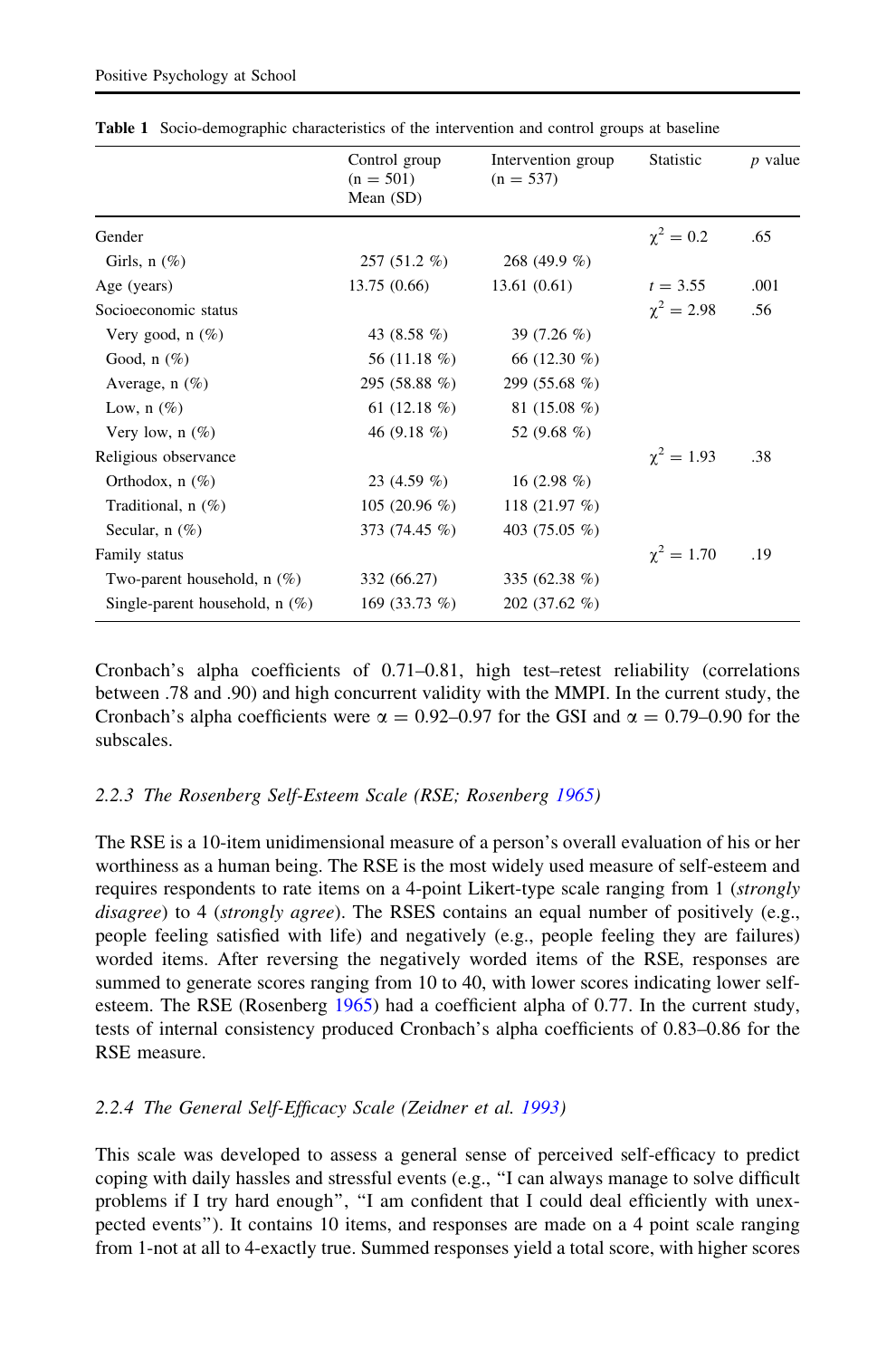reflecting higher levels of self-efficacy. In this study, the Cronbach's alpha coefficients measured in the different measurement points were  $\alpha = 0.82{\text -}0.87$ .

### 2.2.5 Satisfaction with Life Scale (SWLS; Diener et al. [1985\)](#page-19-0)

The scale was developed to assess satisfaction with the individual's life as a whole. According to the authors of the SWLS, the scale is designed around the idea that one must ask subjects for an overall judgment of their life in order to measure the concept of life satisfaction (Diener et al. [1985](#page-19-0), pp. 71, 72). The scale contained five items (e.g., "In most ways my life is close to ideal") and employed a seven-point Likert scale  $(1 =$  strongly disagree;  $7 =$  strongly agree). The mean score was calculated to represent the level of satisfaction. The SWLS has shown good reliability and validity. In this study, the alpha coefficients were  $\alpha = 0.85 - 0.88$ . The SWLS demonstrated adequate construct validity, convergent validity, and discriminant validity (Pavot and Diener [2008](#page-21-0)).

# 2.2.6 The Life Orientation Test-Revised (LOT-R: Scheier et al. [1994\)](#page-21-0)

The LOT-R has three positively phrased items reflecting optimism (e.g., ''in uncertain times I expect the best'') and three negatively phrased items reflecting pessimism (e.g., ''if something can go wrong … it will'') along with four filler items. Participants' responded on a 5-point scale ranging from 0 (strongly disagree) to 4 (strongly agree). LOT-R Total scores are calculated by summing the three positively worded and three negatively worded items (these are reverse coded). Reliability analyses in this study showed the internal consistency for optimism ( $\alpha = 0.53{\text -}0.59$ ) and pessimism ( $\alpha = 0.63{\text -}0.69$ ).

### 2.3 Intervention and Control Conditions

### 2.3.1 Intervention Group

The intervention program included two parallel phases: (1) teachers' training workshop, led by clinical psychologists trained in group dynamics and in positive psychology; this phase included 15, 2-h long group sessions through the school year, and took part in it the school's educational staff. And (2) teachers administered a parallel, age-appropriate program, to their students in the classroom. This phase was conducted in parallel to the teacher's training workshop, every 2 weeks, in the same format of 15 sessions, throughout one school year. In order to encourage implementation, increase its effectiveness and standardize it, a teacher's text book was created, which included class plans for each of the 15 sessions. Each such class plan included the theory and experiential activities for teachers to implement the concepts and ideas, as well as multi-media complementary material. The parallel structure of the program, allowed for the classroom implementation to be processed in the teachers' workshop.

Finally, to increase program fidelity, the school psychologist and counselors were given responsibility for checking randomly that the program was being implemented in the classrooms during the assigned lessons and to complete a report noting their impressions of the administration and any problems that had arisen. All participating teachers reported full administration of the activities and excellent class cooperation with the program.

The classroom program included activities, discussions, reading poems and stories and viewing movie clips dealing with core elements of positive psychology. For example, to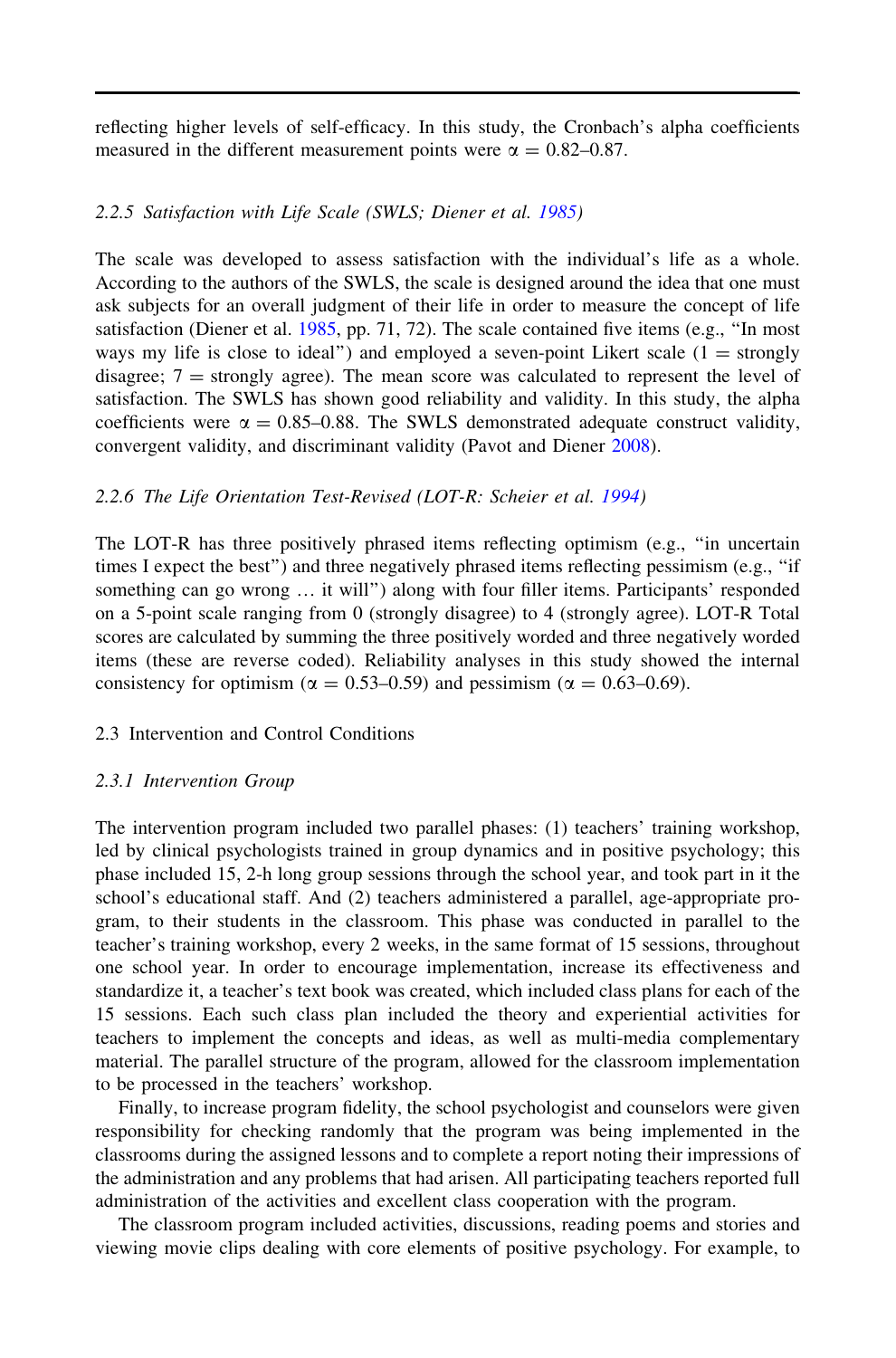address the gratitude component, students were instructed to list up to five or more things that they felt most grateful for in the past week, and shared their written reflections of gratitude and positive experiences with their classmates. Students were also encouraged to write gratitude letters to people who had affected their lives in a positive way and send them to these individuals. In order to address the goal-setting component, students created a list of personal large-scale goals that they wanted to achieve in their lives. Then, they broke these goals down into smaller targets, and every week listed four methods (plans of action) that they anticipated using that week to accomplish their goals. During the next week, students rated their progress toward that goal using goal-attainment scaling.

Most activities stimulated lively discussions and frequently generated emotional responses, intense and novel group processes, and new channels for communication among students and between educators and students. In this way, the circles of influence of the program extended from individual teachers to the educational staff as a group, from individual students to the classroom as a group, and finally to teacher—student interactions.

### 2.3.2 Control Group

In the wait list control group, during school hours, teachers continued with the regular curricula of the social science lessons which were to impart information and to discuss issues related to the period of adolescence. The control groups did not participate in any positive psychology experiential activities as utilized in the intervention groups. The intervention and control conditions ran parallel to each other over the same period.

### 2.4 Procedure

After receiving municipal and academic ethics committee authorizations the adolescents were recruited to participate in a study examining the effectiveness of a positive psychology school-based intervention program. During the 2010–2011 and 2011–2012 academic years, letters describing the project, parental consent forms, and student assent forms were sent to the families of the schools' students. All the parents complied with the informed consent requirements. The intervention was carried out at the school from September 2010 to June 2011. In order to examine the long-term effects of the intervention, the study lasted over two school years. In September 2010, June 2011, December 2011, and June 2012, research assistants administered questionnaires to the participants at their schools during the school day. Unless noted, adolescents completed each measure at each of the four assessment points.

#### 2.5 Statistical Analyses

The main analyses were designed to explore the longer-term relationships between intervention condition and mental health outcomes. Two-level hierarchical linear modeling (HLM) was used to characterize the mental health growth of students with various background characteristics (poverty status, family type, and gender) along with the intervention condition and the interactions between the students' characteristics and intervention type.

The statistical literature on the analysis of serial measurements have focused on the important advantages of using multilevel models, where repeated measures are nested within respondents, over conventional repeated measures ANOVA (Weiss [2005\)](#page-22-0). The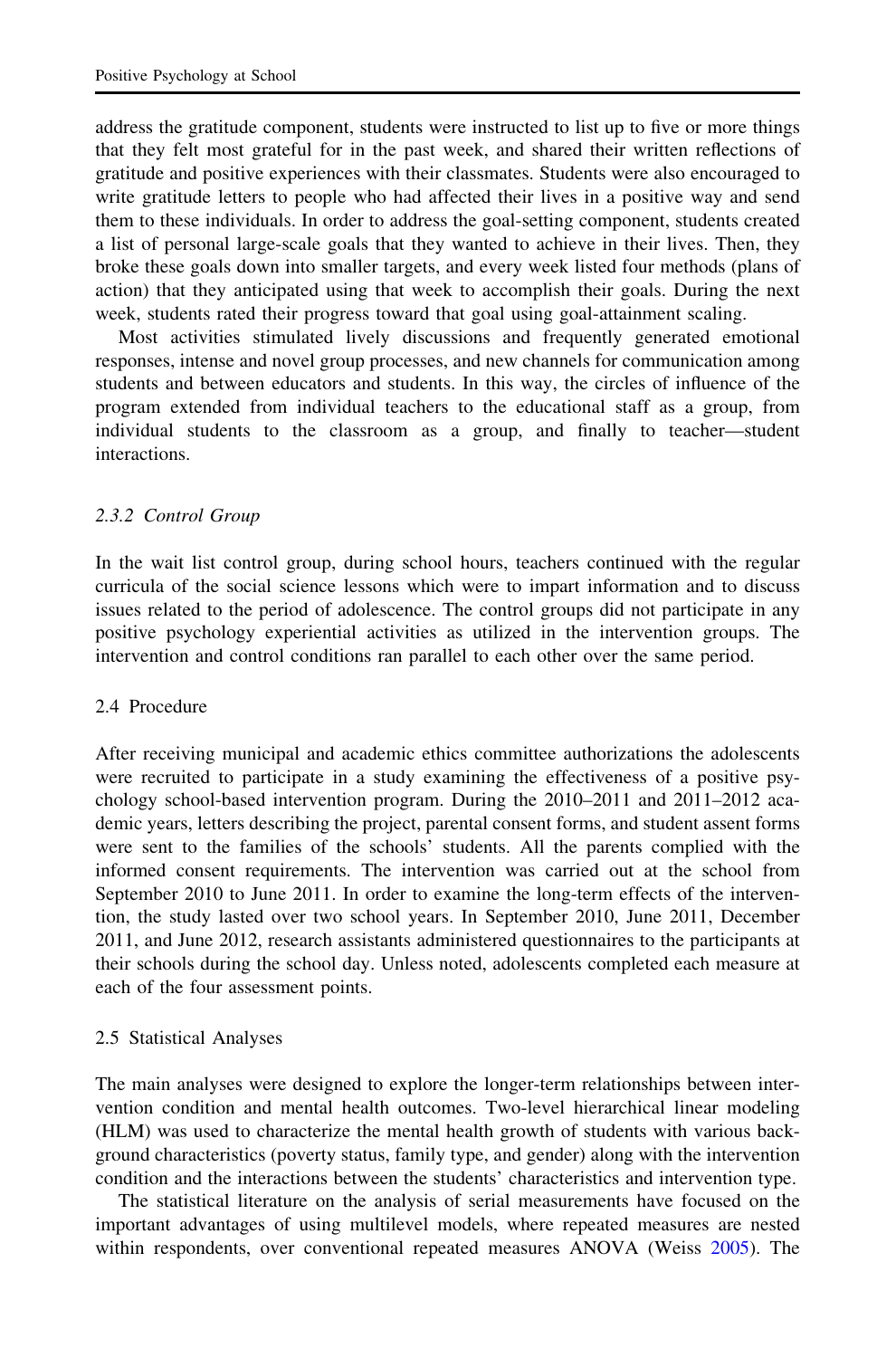HLM method accommodates several complexities of longitudinal data set including missing data, time-varying covariates, attrition and other characteristics that make standard multivariate procedures less applicable in a longitudinal research (Ware [1985\)](#page-22-0).

The HLM analyses modeled the mental health scores from four points in time at two school years at level one and adolescent-level variables at level two (i.e., intervention condition, the student characteristics, and the interactions). The elapsed time, in months, was calculated between the initial assessment (in September 2010) and each later assessment (i.e., June 2011, September 2011, and June 2012). This value was zero for all children's initial scores and the elapsed time between each assessment and the initial assessment in September 2010 was calculated to describe the extent of mental health change the students exhibited each month from the beginning of the study.

Student characteristics were included as predictors in the second-level equations for the intercept in order to determine how they were related to students' mental health at the beginning of the intervention. Program type, the adolescents' characteristics, and their interactions with program type were included as predictors of the growth-rate parameters to depict the relationship of the intervention condition to mental health from the beginning of the intervention, during the year in which the intervention took place, and finally a follow-up 1 year after completing the intervention. Separate models were analyzed for the different outcome variables of self-esteem, self-efficacy, optimism, life satisfaction, psychological distress as measured by the GSI (Global Severity Index of the BSI), and mental health symptoms (BSI subscales).

### 3 Results

The comparisons for mean changes between the intervention and control groups are presented in Table [2](#page-12-0).

#### 3.1 Mental Health Status at the Beginning of the Study

Results from the mental health variables analyses indicated that many of the student-level characteristics were associated with students' mental health symptoms at the beginning of the study (see Table [3](#page-13-0)). The two family risk factors (living below the poverty level and single-parent household) were positively related to adolescents' initial levels of mental health symptoms before starting the intervention, although the Cohen's d effect sizes for these relations were in the small range according to Cohen [\(1988](#page-19-0)). After accounting for other factors in the model, students in poverty reported higher levels of general distress (GSI mean difference  $= 0.11$ ,  $d = 0.21$ ), higher levels of depression symptoms (mean difference = 0.14,  $d = 0.25$ ), and higher levels of anxiety symptoms (mean differ- $\text{ence} = 0.12$ ,  $d = 0.21$ ). Children in single-parent households also had higher GSI levels (mean difference = 0.15,  $d = 0.29$ ), higher depression symptoms (mean difference = 0.18,  $d = 0.32$ ), and higher anxiety symptoms (mean difference = 0.16,  $d = 0.29$ ) than those in two-parent homes. There were also initial score differences by gender. Males showed decreased GSI levels (mean difference  $= -0.10$ ,  $d = 0.19$ ), lower depressive symptoms (mean difference  $= -0.14$ ,  $d = 0.25$ ), and lower interpersonal sensitivity symptoms (mean difference  $= -0.18$ ,  $d = 0.38$ ) than females at the beginning of the study. However, males showed increased initial anxiety levels than females (mean difference = 0.16,  $d = 0.32$ ).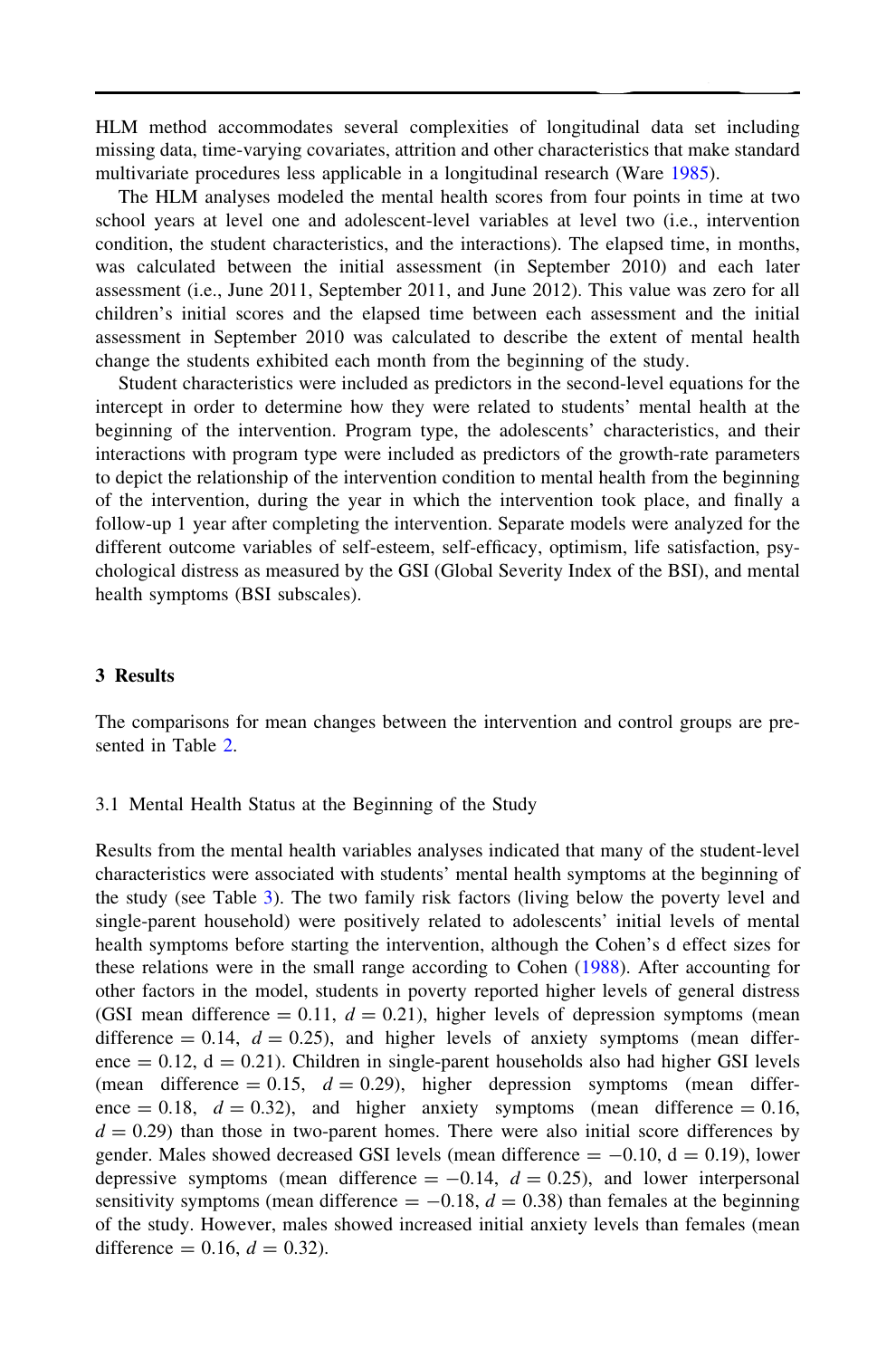|               | Control group $n = 501$ |          |        |        | Intervention group $n = 537$ |         |         |         |  |
|---------------|-------------------------|----------|--------|--------|------------------------------|---------|---------|---------|--|
|               | Time 1                  | Time 2   | Time 3 | Time 4 | Time 1                       | Time 2  | Time 3  | Time 4  |  |
|               | (M/SD)                  | (M/SD)   | (M/SD) | (M/SD) | (M/SD)                       | (M/SD)  | (M/SD)  | (M/SD)  |  |
| <b>GSI</b>    | 0.89/                   | 0.99/    | 1.04/  | 1.07/  | 0.94/                        | 0.78/   | 0.74/   | 0.72/   |  |
|               | 0.55                    | 0.48     | 0.51   | 0.46   | 0.49                         | 0.54    | 0.69    | 0.71    |  |
| Z scores      | 0.10                    | 0.27     | 0.35   | 0.4    | 0.18                         | $-0.08$ | $-0.15$ | $-0.18$ |  |
| Depression    | 1.00/                   | 1.08/    | 1.09/  | 1.14/  | 1.03/                        | 0.92/   | 0.90/   | 0.93/   |  |
|               | 0.56                    | 0.50     | 0.49   | 0.63   | 0.56                         | 0.64    | 0.55    | 0.57    |  |
| Z scores      | 0.02                    | 0.12     | 0.14   | 0.21   | 0.05                         | $-0.10$ | $-0.12$ | $-0.08$ |  |
| Anxiety       | 1.09/                   | 1.11/    | 1.14/  | 1.13/  | 1.06/                        | 0.98/   | 0.94/   | 0.98/   |  |
|               | 0.53                    | 0.53     | 0.56   | 0.69   | 0.58                         | 0.47    | 0.52    | 0.59    |  |
| Z scores      | 0.08                    | 0.11     | 0.14   | 0.13   | 0.05                         | $-0.05$ | $-0.09$ | $-0.05$ |  |
| Int.          | 1.02/                   | 0.99/    | 1.05/  | 1.00/  | 0.98/                        | 0.87/   | 0.91/   | 0.86/   |  |
| sensitivity   | 0.50                    | 0.41     | 0.48   | 0.56   | 0.45                         | 0.49    | 0.51    | 0.57    |  |
| Z scores      | 0.04                    | $\Omega$ | 0.07   | 0.01   | 0.01                         | $-0.14$ | $-0.09$ | $-0.15$ |  |
| Self-esteem   | 31.41/                  | 30.84/   | 30.46/ | 30.28/ | 31.85/                       | 32.07/  | 32.40/  | 32.20/  |  |
|               | 5.10                    | 5.87     | 6.75   | 5.70   | 5.08                         | 5.97    | 7.15    | 5.90    |  |
| Self-efficacy | 27.56/                  | 27.77/   | 26.82/ | 25.84/ | 28.10/                       | 32.25/  | 33.04/  | 33.22/  |  |
|               | 6.88                    | 6.28     | 5.81   | 6.19   | 6.64                         | 5.95    | 6.56    | 6.18    |  |
| Optimism      | 16.31/                  | 16.54/   | 16.46/ | 16.56/ | 16.44/                       | 16.89/  | 17.01/  | 16.92/  |  |
|               | 3.06                    | 2.82     | 2.97   | 2.99   | 2.84                         | 2.91    | 2.82    | 2.92    |  |
| Life          | 23.06/                  | 23.16/   | 23.13/ | 23.58/ | 22.51/                       | 23.08/  | 22.97/  | 23.85/  |  |
| satisfaction  | 5.79                    | 5.54     | 5.48   | 6.09   | 5.78                         | 6.44    | 6.27    | 5.62    |  |

<span id="page-12-0"></span>Table 2 Descriptive statistics for the mental health and self-perceptions measures in the intervention and control groups

Standardized scores are based on comparison to the BSI Israeli norms (Canetti et al. [1994\)](#page-19-0)

The student-level characteristics were also associated with students' positive mental health at the beginning of the study. Students whose families were below the poverty level and students in single-parent households reported significantly lower levels of self-esteem, optimism and life satisfaction, but increased levels of self-efficacy (see Table [4](#page-13-0)). Males reported higher self-esteem, but showed lower levels of self-efficacy, optimism and life satisfaction compared to females.

### 3.2 Changes in Mental Health Over Time

The HLM longitudinal analyses for changes in mental health from September 2010 to June 2012 revealed that on average, participation in the intervention program was associated with fewer mental health symptoms over time, whereas participation in the control group was associated with increased mental health symptoms.

Comparison of the general distress index (GSI) levels and the BSI symptom indices to adolescents population norms (for the GSI:  $M = 0.83$ ,  $SD = 0.60$ ) (Canetti et al. [1994](#page-19-0)) revealed slightly higher levels of psychological symptoms  $(Z = 0.02-0.18)$  in the intervention and control groups at baseline compared to the Israeli normative data.

In the control group the symptom levels continued to rise above the normative average over time. In the intervention group, symptom levels decreased below the normative average. The overall effect sizes were in the small-to-moderate range as defined by Cohen ([1988\)](#page-19-0) but most of them were educationally significant  $(d > 0.25)$  according to Wolf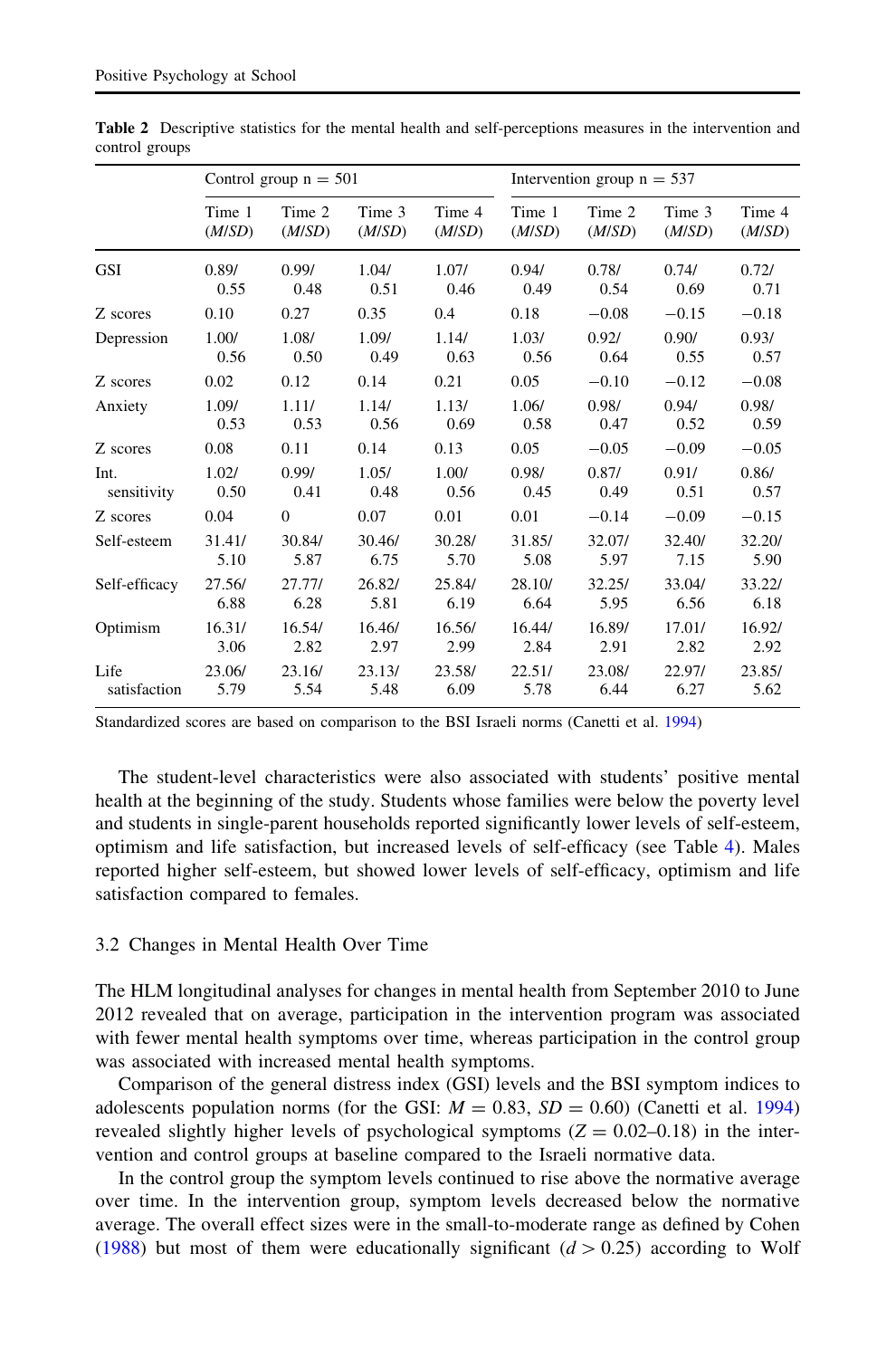|                                                     | General distress<br>(GSI) |           | Depression  |           | Anxiety     |           | Interpersonal<br>sensitivity |           |
|-----------------------------------------------------|---------------------------|-----------|-------------|-----------|-------------|-----------|------------------------------|-----------|
|                                                     | Coefficient               | <b>SE</b> | Coefficient | <b>SE</b> | Coefficient | <b>SE</b> | Coefficient                  | <b>SE</b> |
| Model for initial status (September 2010)           |                           |           |             |           |             |           |                              |           |
| Intercept                                           | $1.01***$                 | 0.02      | $1.23***$   | 0.02      | $1.27***$   | 0.02      | $1.17***$                    | 0.01      |
| Male                                                | $-0.10***$                | 0.03      | $-0.22***$  | 0.02      | $0.13***$   | 0.02      | $-0.18***$                   | 0.02      |
| Below poverty<br>threshold                          | $0.11***$                 | 0.05      | $0.14***$   | 0.03      | $0.12***$   | 0.03      | 0.02                         | 0.01      |
| Single-parent<br>household                          | $0.15***$                 | 0.04      | $0.18***$   | 0.04      | $0.16***$   | 0.04      | 0.01                         | 0.01      |
| Model for growth rate (September 2010 to June 2012) |                           |           |             |           |             |           |                              |           |
| Intercept                                           | $0.01***$                 | 0.001     | $0.004***$  | 0.000     | $0.002*$    | 0.001     | 0.001                        | 0.001     |
| Male                                                | $-0.01***$                | 0.001     | $-0.000$    | 0.001     | 0.001       | 0.001     | $-0.002**$                   | 0.001     |
| Below poverty<br>threshold                          | 0.002                     | 0.003     | 0.002       | 0.001     | $-0.001$    | 0.002     | $-0.001$                     | 0.001     |
| Single-parent<br>household                          | 0.001                     | 0.002     | $0.03***$   | 0.002     | $-0.003$    | 0.002     | $0.006***$                   | 0.002     |
| Maytiv<br>Intervention                              | $-0.02***$                | 0.001     | $-0.01***$  | 0.001     | $-0.006***$ | 0.001     | $-0.005***$                  | 0.001     |

<span id="page-13-0"></span>Table 3 Linear model of modifications in mental health symptoms from September 2010 to June 2012 (with adolescents' background factors and intervention program type)

 $* p < .05; ** p < .01; ** * p < .001$ 

|                                                     | Self-esteem |      | Self-efficacy |       | Optimism    |       | Life satisfaction |       |
|-----------------------------------------------------|-------------|------|---------------|-------|-------------|-------|-------------------|-------|
|                                                     | Coefficient | s.e. | Coefficient   | s.e.  | Coefficient | s.e.  | Coefficient       | s.e.  |
| Model for initial status (September 2010)           |             |      |               |       |             |       |                   |       |
| Intercept                                           | 33.7***     | 0.21 | 29.84***      | 0.16  | $17.49***$  | 0.09  | $25.38***$        | 0.18  |
| Male                                                | $1.1***$    | 0.20 | $-5.95***$    | 0.18  | $-3.63***$  | 0.11  | $-5.42***$        | 0.21  |
| Below poverty<br>threshold                          | $-1.9***$   | 0.29 | $1.92***$     | 0.28  | $-1.21***$  | 0.16  | $-2.37***$        | 0.33  |
| Single-parent<br>household                          | $-3.1***$   | 0.50 | $2.05***$     | 0.22  | $-5.64***$  | 0.25  | $-4.31***$        | 0.39  |
| Model for growth rate (September 2010 to June 2012) |             |      |               |       |             |       |                   |       |
| Intercept                                           | $-0.05***$  | 0.01 | $-0.09***$    | 0.01  | $0.012***$  | 0.001 | 0.003             | 0.002 |
| Male                                                | $-0.02**$   | 0.01 | $0.03***$     | 0.006 | $-0.003*$   | 0.001 | 0.001             | 0.002 |
| Below poverty<br>threshold                          | 0.01        | 0.01 | $-0.007$      | 0.01  | $-0.01***$  | 0.002 | 0.001             | 0.003 |
| Single-parent<br>household                          | $-0.01$     | 0.01 | $-0.01$       | 0.02  | 0.001       | 0.001 | $-0.001$          | 0.005 |
| Maytiv Intervention                                 | $0.07***$   | 0.01 | $0.33***$     | 0.006 | $0.01***$   | 0.001 | 0.003             | 0.002 |

Table 4 Linear model of students' positive mental health growth from September 2010 to June 2012

 $\frac{}{p \cdot p}$  + 0.05; \*\* p \.01; \*\*\* p \.001

([1986\)](#page-22-0). Participants in the intervention group exhibited significant decreases from the beginning to the end of the study in psychological distress (GSI) (mean change  $= -0.22$ ,  $d = 0.45$ ), depression symptoms (mean change = -0.10,  $d = 0.18$ ), anxiety symptoms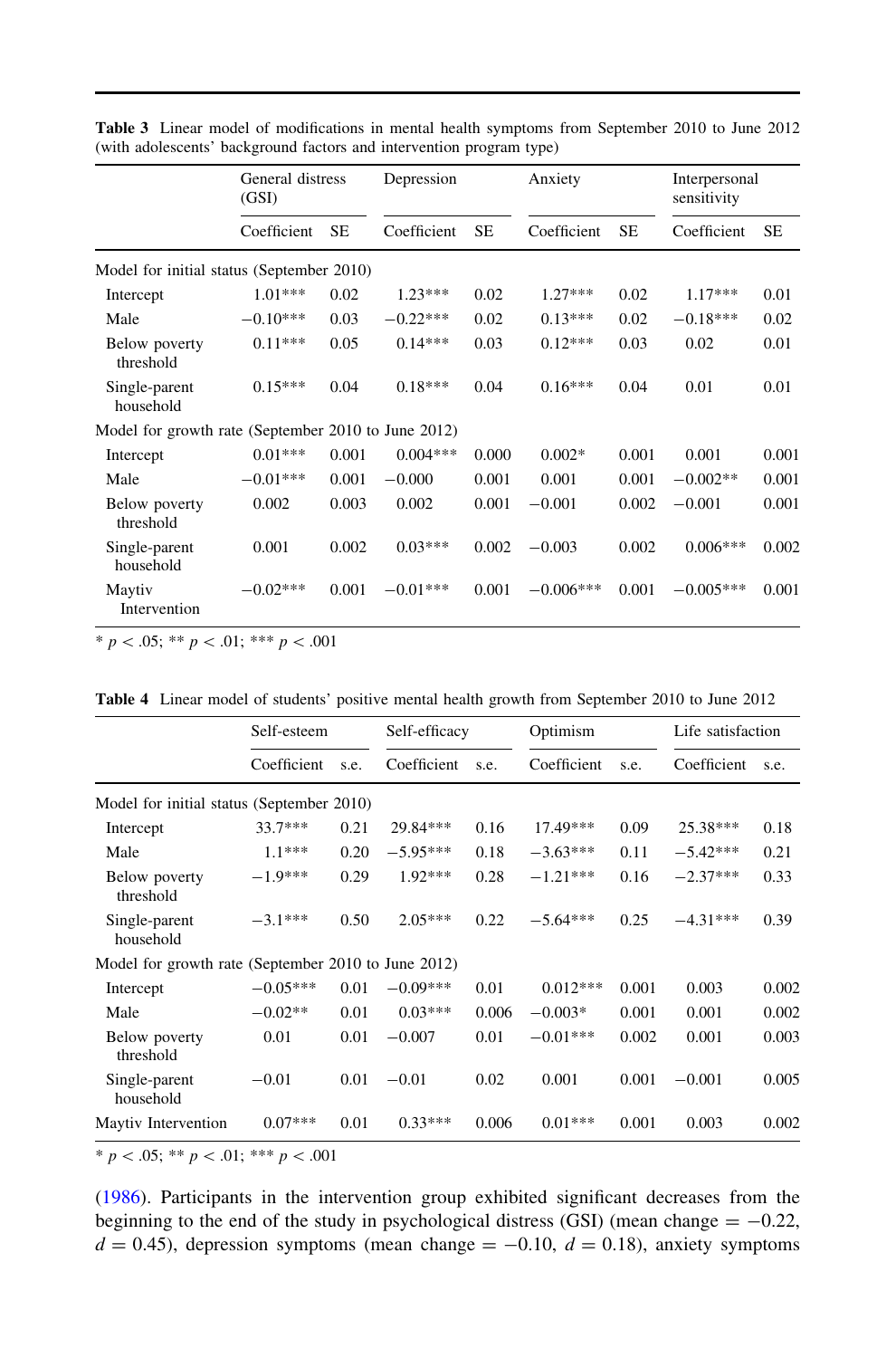Fig. 1 Changes in general distress from September 2010 to June 2012





(mean change  $= -0.08$ ,  $d = 0.17$ ) and interpersonal sensitivity (mean change  $= -0.12$ ,  $d = 0.27$ ) in contrast to significant increases in GSI (mean change = 0.08,  $d = 0.15$ ), depression symptoms (mean change  $= 0.14$ ,  $d = 0.25$ ), and anxiety symptoms (mean change  $= 0.04$ ,  $d = 0.08$ ) in the control group. The score change per month was 0.02 points lower for the GSI, 0.01 lower for depression, 0.006 lower for anxiety, and 0.005 lower for interpersonal sensitivity in the intervention group compared to the control group. There were no significant changes over time in the other BSI subscales. To illustrate these changes, Figs. 1 and 2 displays the actual average scores for general distress and depression symptoms at each time point for the intervention and the control groups.

Other significant effects emerged for self-esteem and self-efficacy, with intervention group participants reporting significant increases from time 1 to time 4 in self-esteem (mean change  $= 0.35$ ,  $d = 0.07$ ) and self-efficacy (mean change  $= 5.12$ ,  $d = 0.77$ ), and control group participants reporting significant decreases in self-esteem (mean change  $= -1.13$  $= -1.13$ ,  $d = 0.22$ ) and self-efficacy (mean change  $= -1.72$ ,  $d = 0.25$ ). Figure 3 displays the change in self-efficacy as a function of time and intervention type.

A significant effect was also found for optimism, with the intervention group participants reporting significantly greater increases over time in optimism (mean change  $= 0.48$ ,  $d = 0.17$ ) than those in the control group (mean change = 0.25,  $d = 0.08$ ). The score change per month was 0.07 points higher for self esteem, 0.33 higher for self-efficacy, and 0.01 higher for optimism in the intervention group than in the control group. The effect sizes were in the small-to-moderate range for optimism and self-esteem, and in the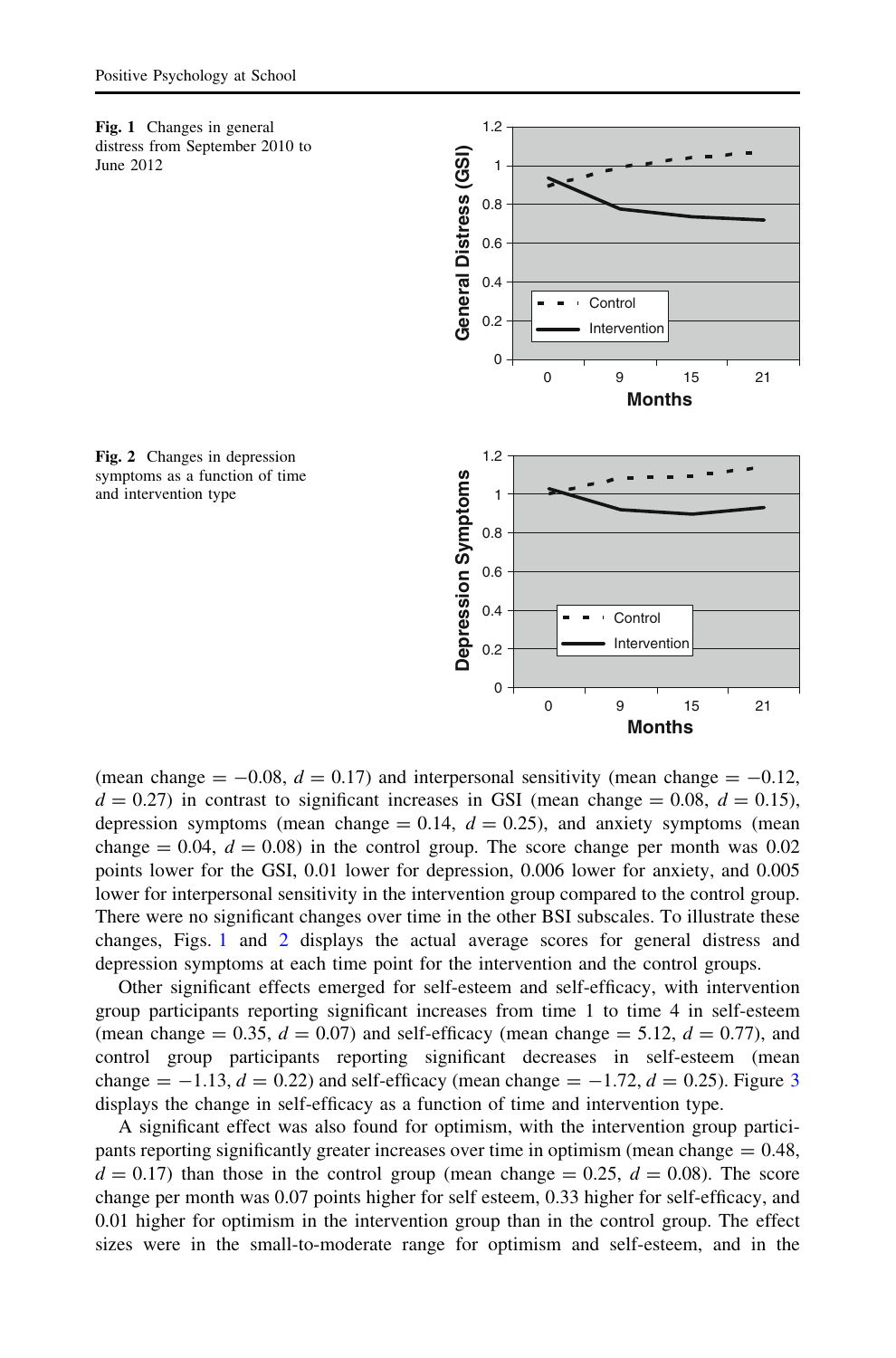<span id="page-15-0"></span>Fig. 3 Changes in self-efficacy from September 2010 to June 2012



moderate-to-high range for self-efficacy (Cohen [1988\)](#page-19-0). Finally, there was no significant difference between the intervention and control groups in changes over time in the life satisfaction measure.

The two family risk factors were negatively associated with mental health rates over the two academic years. After taking into account the other factors in the model, the increase in depressive symptoms per month was 0.03 points higher for students in single-parent households. In addition, the increase in interpersonal sensitivity level was 0.006 higher for students in single-parent households than those in two-parent homes. In addition, optimism per month was 0.01 points lower for students in poverty. Males exhibited a lesser increase in general distress (mean difference  $= -0.01$ ), interpersonal sensitivity (mean difference  $= -0.002$ ), self-esteem (mean difference  $= -0.02$ ), and optimism (mean difference  $= -0.003$ ) over time compared to females, but showed a greater increase in selfefficacy (mean difference  $= 0.03$ ).

Finally, the interaction terms were examined to investigate whether attending the intervention program had a uniform relationship with mental health for the groups of students represented in the model. There were no significant interactions between the student-level demographic characteristics and type of intervention as regards changes in mental health.

# 4 Discussion

The current study measured changes in mental health symptoms, subjective well-being and self-perception indicators, comprising self-esteem and personal efficacy among students participating in a positive psychology intervention program versus a comparable control group. The links among demographic and background characteristics and changes in mental health was also investigated. It was predicted that by the end of the year-long intervention program, participation in the intervention program would lead to better mental health outcomes among the students. As outlined in the results section, findings indicated a spectrum of mental health changes across the short-term and long-term effects of the program.

The findings indicate that students in the intervention group showed decreases over time in anxiety and interpersonal sensitivity symptoms. In addition, the intervention participants showed decreases in general distress and depression symptoms whereas those in the control group exhibited significant increases. Additional significant effects emerged for self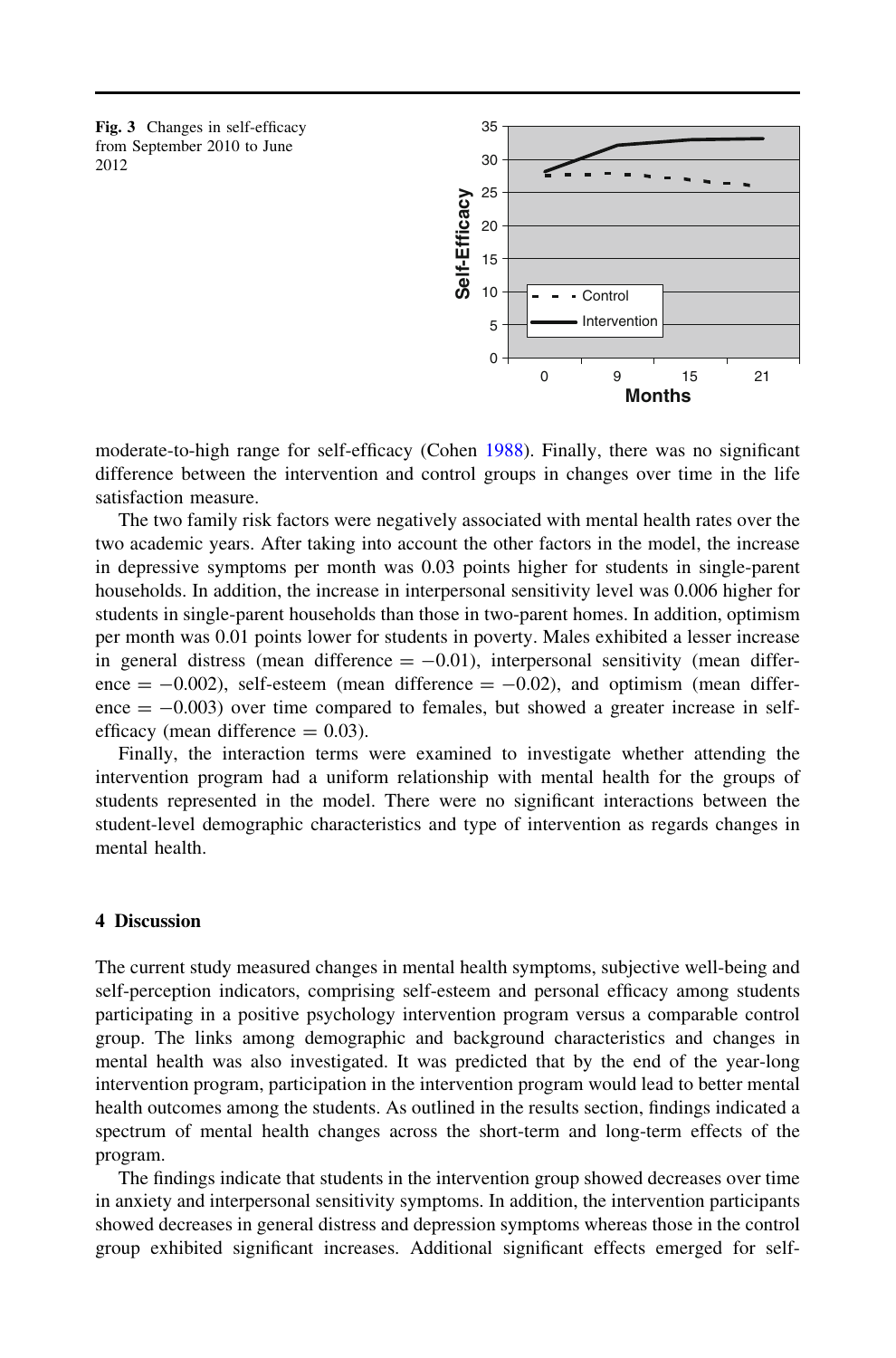esteem and self-efficacy, whereas intervention group participants reported significant increases in self-esteem and self-efficacy whereas control group participants reported significant decreases. The importance of these findings is twofold: they indicate not only the efficacy of the intervention in ameliorating mental health symptoms and improving self-perceptions but also the process of decreasing mental health and self-confidence in the control group over a relatively short period of time.

The trend in the pre- to post-test extension of mental health symptoms in the control group is consistent with the increasing rate of psychopathology during adolescence. Two large-scale meta-analyses studies have accounted for this phenomenon in terms of cultural shifts that emphasize extrinsic goals such as individual achievement, material wealth and status, rather than intrinsic goals such as competence, social relationships, community affiliation and autonomy (Klerman and Weissman [1989](#page-20-0); Twenge et al. [2010](#page-21-0)). Several longitudinal analyses of the dynamics of learning motivation have demonstrated a trend of decline in intrinsic motivation during the elementary and middle school years (Gottfried et al. [2001;](#page-20-0) Lepper et al. [2005\)](#page-20-0). This trend may be a possible precursor to psychopathology considering the strong associations between intrinsic motivation and sense of personal commitment, greater persistence, positive emotions, higher academic performance, and well-being (Ryan and Deci [2000\)](#page-21-0).

In addition, research generally recognizes the transition to middle school as a complex period of dramatic shifts that has profound effects on mental health. The middle school years involve considerable changes in learning environments, social challenges and academic demands, compared to elementary school. Additionally, they are marked by a number of challenging life changes, including puberty, greater independence, increased responsibilities, and early romantic relationships (Vanlede et al. [2006](#page-22-0)). Similar to our findings, converging data have demonstrated declines in adjustment during the middleschool years including a drop in perceived self-efficacy and declines in competence and self-esteem (Fredricks and Eccles [2002](#page-19-0)), lower achievement and academic competence (Shoshani and Slone [2013](#page-21-0)), and increases in anxiety symptoms (Harter et al. [1992](#page-20-0)).

However, our findings suggest this can be changed, as they point to the potential a positive-psychology based intervention program has for improvement in adolescents' wellbeing. Specifically, upon completing the program, participants in the intervention program were more optimistic, had increased self-esteem and self-efficacy, and lower depression and anxiety symptoms compared to their counterparts in the control group. While it is difficult to determine causation in such a multi-content intervention, it may very well be that one of the unique and powerful elements of the intervention was its implementation on the entire school population, from the school principal, the teachers and the administrative staff down to the individual student level, all of whom routinely participated in formal workshops on positive psychology. This school-wide approach was developed in order to foster a common positive and supportive language among students, between teachers and students, and among the staff. The social and encompassing framework of the intervention may have been a significant catalyst for a personal change.

In addition, the intervention's emphasis on embedding Positive Psychology principles in the school context stimulated an abundance of changes in daily school routines and settings, through diverse initiatives of the intervention's participants.

Students' engagement in creating a positive school atmosphere was considered as an integral part of the aims and the positive outcomes of the intervention. For instance, a new school bell was put into use that plays a popular self-empowerment Israeli song. School corridor walls were decorated with a collage of positive messages, images, and affirmations of the students' dreams and desires. The school students participated in a significant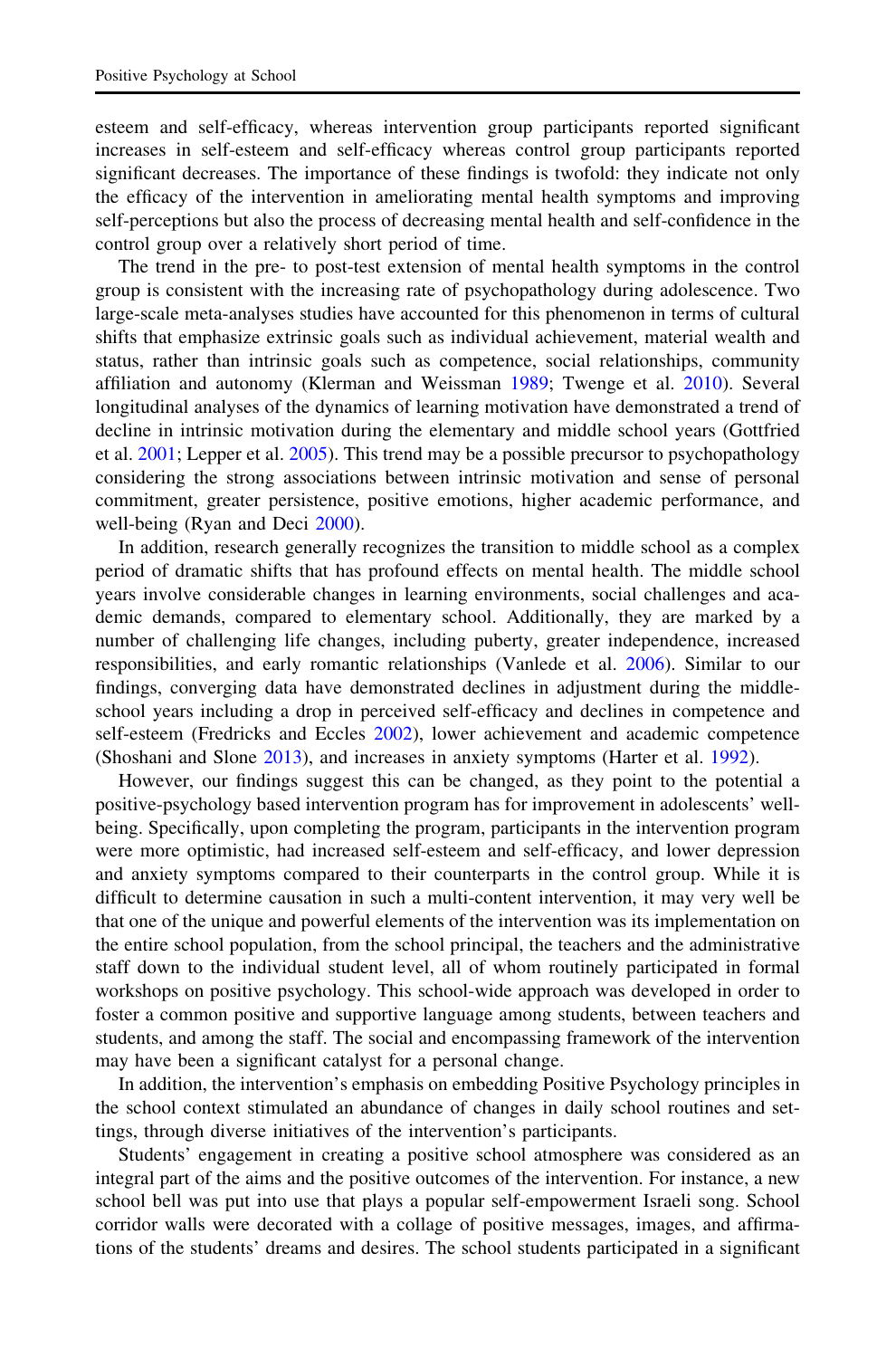level of community service activities, most of which was student initiated. Parent-teacher meetings at schools were conceptualized as ''strengths based meetings'', leveraging children's assets and strengths, instead of dealing with their weaknesses and school grades.

Another major factor that could have contributed to the adolescents' well-being was the resilience and empowerment nature of the intervention. The program was constructed to enhance individual and interpersonal characteristics, most of which have been shown in the literature to significantly function as resilience factors such as self-efficacy, internal locus of control, optimistic world view, positive emotions, and social support (Gillespie et al. [2007\)](#page-20-0). These personal assets, ranging from psychological to societal resources, act as mechanisms that can be drawn on later to improve the odds of efficacious coping with adversities and hardships (Fredrickson [2004\)](#page-20-0). Thus, the intervention could form a platform of resilience that allowed adolescents to thrive.

Many of the benefits were made possible by targeting the intervention directly to teachers who had successfully implemented the program in their classrooms. Teaching is considered to be an 'extremely highly' stressful occupation (Pithers [1995\)](#page-21-0). The standards movement that has shaped government policy educational reforms in Israel and in many other countries worldwide places a strong emphasis on ''performativity'' and increased workload pressure upon teachers (Valli and Buese [2007\)](#page-21-0). The intervention was designed initially for teachers in order to promote their well-being and control over their daily challenges. We assumed that teachers' ability to make positive changes in their own lives was a crucial component to garner commitment, enthusiasm and empathy in implementing the program in their classrooms.

In examining the effects of the intervention on students with different socio-demographic backgrounds, interesting findings emerged. Demographic risk factors of poverty and a single-parent household appeared to affect the initial levels of mental health symptoms, as well as the rates of symptoms over the two academic years. In both cases these students showed increased levels of mental health symptomatology. Gender was also associated with mental health, with elevated mental health symptoms among females. Despite these differences, the intervention was effective in producing a significant improvement in mental health both in high-risk and low-risk students. This is of particular note for its application to at-risk adolescents who are relatively at greater risk for negative consequences. However, it is imperative to point out that this intervention was applied to a general school population and should not be considered as an alternative to psychotherapeutic or psychiatric treatment for at-risk adolescents with clinical indicators for such treatment.

Contrary to our expectations, there was no significant difference between the intervention and control groups in changes over time in self-report judgments about their overall life satisfaction. It is difficult to explain this outcome, in light of the improvement in the other mental health indicators. However, it may be related to the abstractness and the generality of the life satisfaction questionnaire that asked participants to reflect on their average levels of life satisfaction, compared to the other questionnaires in the study that were less overt and directive, and sampled participants' day-to-day symptoms and emotional experiences over a period of time.

The present intervention was developed on the basis of lessons learned from previous school-based positive psychology interventions. Perhaps one of the benefits of the present program is that it adopted a whole-school model of intervention, which was successfully implemented in the Geelong Grammar School (Williams [2011\)](#page-22-0). This approach moves beyond the use of specific interventions implemented within isolated classrooms to a comprehensive intervention that establishes a positive way of life at school (Waters [2011](#page-22-0)).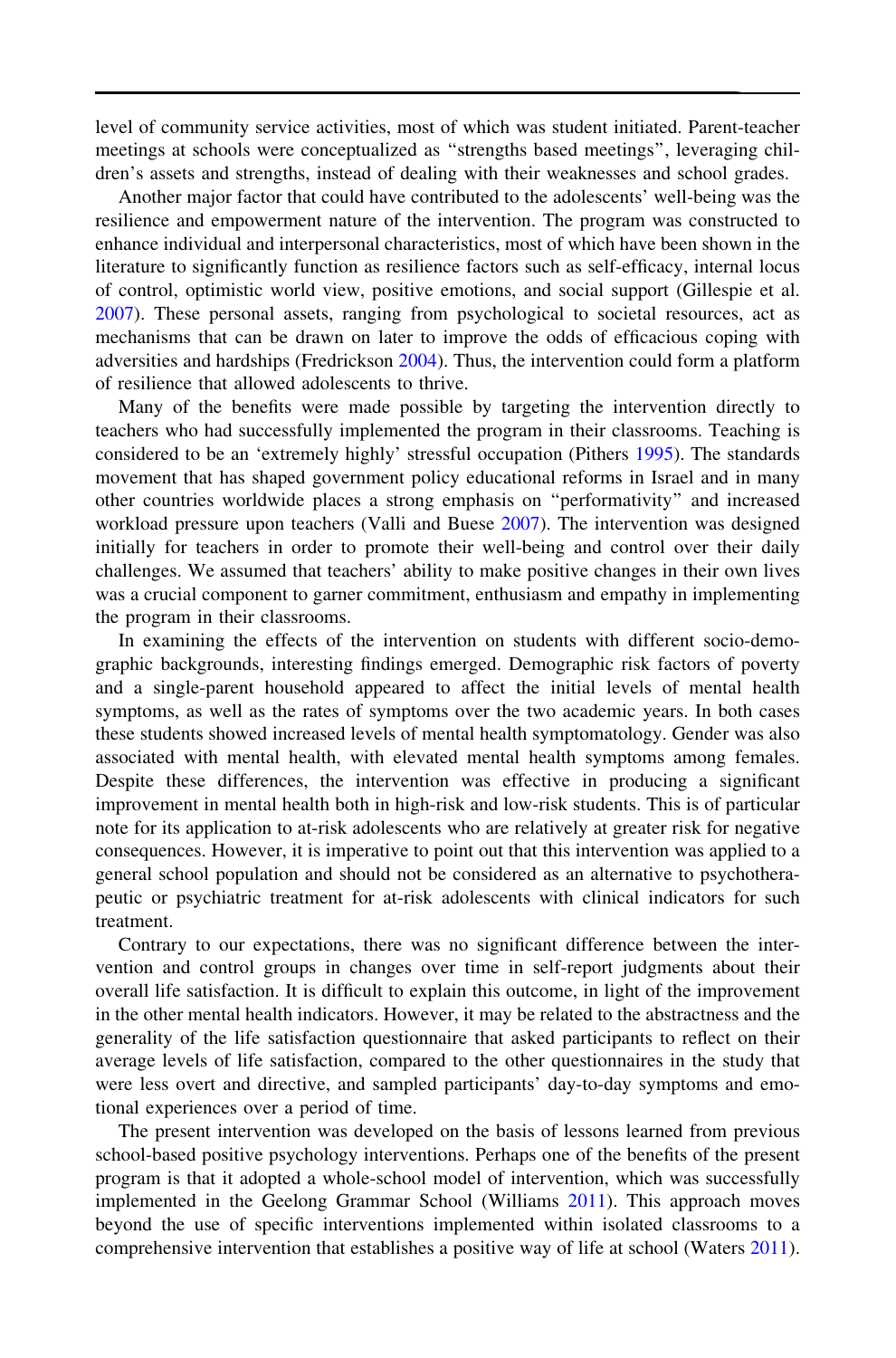The program emphasized the involvement of the entire school community in the intervention (the educational staff and the students), and strived to support a sustainable positive school climate where teachers and students can develop and flourish. It placed a great importance to the quality of the relationships between students and teachers, and engaged with the design of school ethos and policies.

In addition, similar to the interventions in Strath Haven High School (Seligman et al. [2009\)](#page-21-0) and the Geelong Grammar School (Williams [2011](#page-22-0)), the intervention involved a multidimensional conceptualization and application of positive psychology. This model differs from targeted interventions that focus on specific behaviors, emotions, or specific aspects of positive psychology, and we believe it allowed achieving the wide variety of positive outcomes in this study. The broad and long-term assessment of the intervention outcomes in a standardized manner is another important progress and significant contribution to the field of positive education. However, for the effects above to be sustained and extensive, we believe that it is extremely important to weave positive psychology throughout the core school curriculum in Mathematics, Language Arts, Science, Social Studies, and the Fine Arts, as well as to involve parents and community change agents in future interventions.

#### 4.1 Limitations and Implications

This study has several limitations. First, the study results relied on self-report measures from adolescents, which can be subject to inaccuracy and biases, especially in the case of mental health symptoms. Taking into account different informants (self-, parent-, and teacher-reports) could provide more accurate information about adolescents' well-being.

Second, the school-wide nature of the program demanded that the selection for the intervention and control groups was made at the school level. On the one hand this method was advantageous, since the alternative selection at the classroom or student level within a school could contaminate the intervention effects because students typically interact with each other during the school day (Flay and Collins [2005\)](#page-19-0). On the other hand, randomization at the school level made it impossible to recruit a 'perfect' control school that was completely identical in its features to the intervention school. To address this concern, we used a quasi-experimental design, in which the intervention and control schools were matched based on relevant variables such as socio-demographic characteristics and number of total students. This strengthened the likelihood that the control and intervention schools would be similar on measured and non-measured elements and that the results would not be attributable to preexisting differences. Our findings showed that the observable characteristics of the control group were indeed extremely close to those of the program group. It important to note that the implementation of the program in one school that compared to one control school limited the generalizability of the study. Therefore, we suggest that future replications would involve random assignment of multiple schools to each condition.

In addition, the intervention was delivered by teachers who were trained by the workshops' facilitators. While this approach maximizes the intervention generalizability, it could reduce its fidelity, than if the projects' facilitators were the implementers. Another limitation of this study was the fact that it was conducted in one specific middle-school, in that the effects noted in this school might not hold for another type of sample. These limitations suggest the need for further research to ascertain generalizability to other schools, age-cohorts and contexts.

This study joins to a growing body of work that suggests that positive-psychology interventions (Froh et al. [2008](#page-20-0); Seligman et al. [2009](#page-21-0); Williams [2011](#page-22-0)) and positive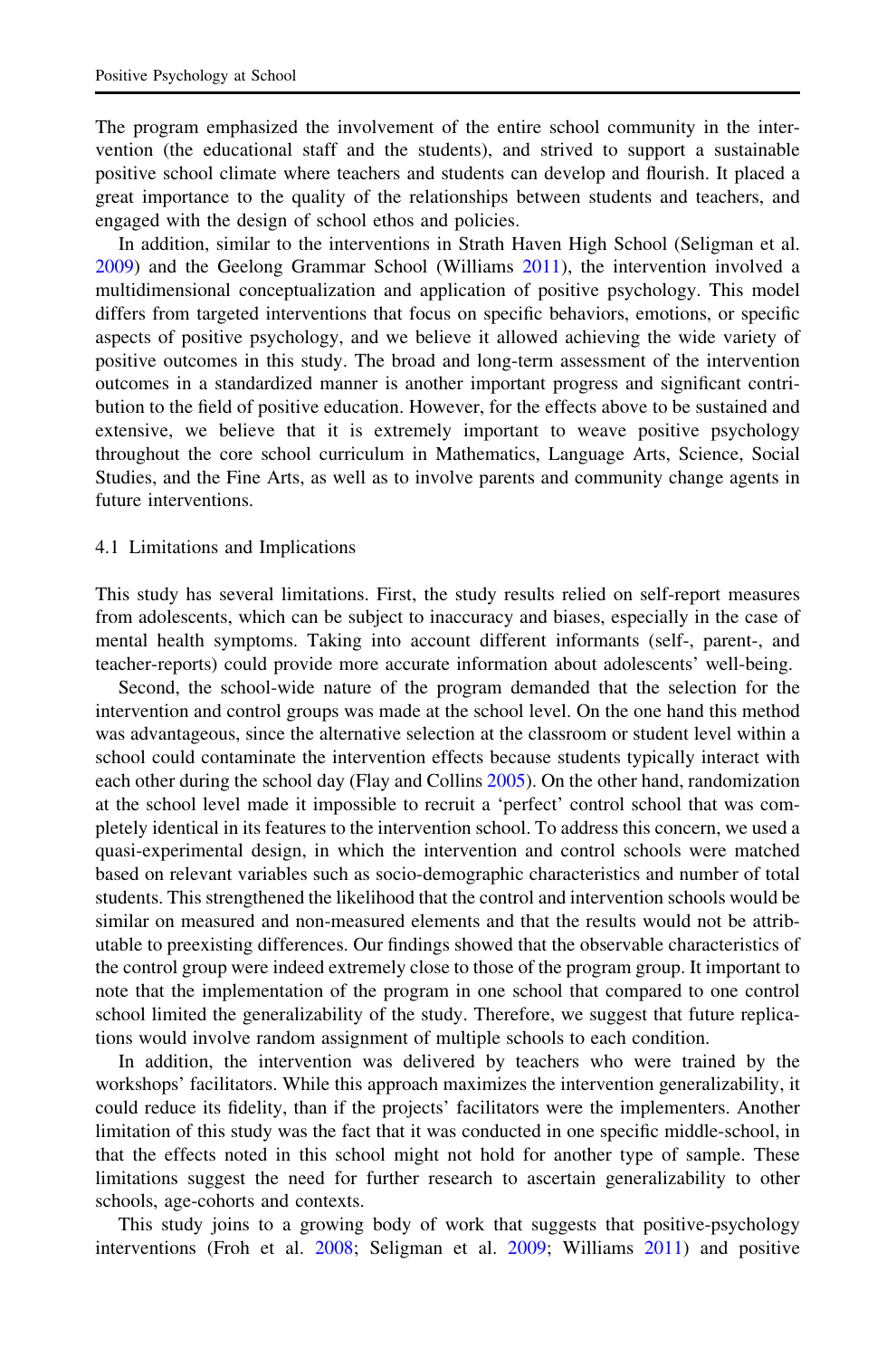<span id="page-19-0"></span>psychological health interventions within schools (Hawkins et al. [1999;](#page-20-0) Solomon et al. [2000\)](#page-21-0) can improve adolescents' mental health and well-being. Incorporation of positive psychology elements into school curricula can bring about a decisive change in the role of school from an academic institution that focuses on imparting knowledge and skills to a holistic institution that meets a wide range of children's and adolescents' needs in various areas of life through coordinated socio-emotional and academic learning.

Acknowledgments We would like to express our sincere acknowledgement to the Beracha Foundation for supporting this project. We would also like to thank the pupils and staff of the schools where the study took place for their enthusiasm and co-operation with this project.

#### **References**

- Antaramian, S. P., Scott Huebner, E., Hills, K. J., & Valois, R. F. (2010). A dual-factor model of mental health: Toward a more comprehensive understanding of youth functioning. The American Journal of Orthopsychiatry, 80(4), 462–472. doi[:10.1111/j.1939-0025.2010.01049.x.](http://dx.doi.org/10.1111/j.1939-0025.2010.01049.x)
- Baldwin, S. A., & Hoffmann, J. P. (2002). The dynamics of self-esteem: A growth-curve analysis. *Journal of* Youth and Adolescence, 31, 101–113.
- Bandura, A. (1997). Self-efficacy: The exercise of control. New York: Freeman.
- Bronk, K. C. (2011). The role of purpose in life in healthy identity formation: A grounded model. New Directions for Youth Development, 132, 31–44.
- Burton, C. M., & King, L. A. (2004). The health benefits of writing about intensely positive experiences. Journal of Research in Personality, 38(2), 150–163. doi[:10.1016/S0092-6566\(03\)00058-8.](http://dx.doi.org/10.1016/S0092-6566(03)00058-8)
- Canetti, L., Shalev, A. Y., & Kaplan De-Nour, A. (1994). Israeli adolescent norms of the Brief Symptom Inventory (BSI). Israeli Journal of Psychiatry and Related Science, 31, 13–18.
- Cohen, J. (1988). Statistical power analysis for the behavioral sciences (2nd ed.). New York: Academic Press.
- Costello, E. J., Mustillo, S., Keller, G., & Angold, A. (2004). Prevalence of psychiatric disorders in childhood and adolescence. In B. L. Levin, J. Petrila, & K. D. Hennessy (Eds.), Mental health services: A public health perspective (pp. 111–128). Oxford: Oxford University Press.
- Damon, W. (2008). The path to purpose: Helping our children find their calling in life. New York, NY: Free Press.
- Deiner, E. (1984). Subjective well-being. Psychological Bulletin, 95, 542–575.
- Deiner, E. (2000). Subjective well-being: The science of happiness, and a proposal for a national index. American Psychologist, 55, 34–43.
- Derogatis, L. R., & Spencer, B. S. (1982). The Brief Symptom Inventory (B.S.I.). Administration, scoring and procedures. Manual I. Baltimore: Clinical Psychometric Research.
- Diener, E., Emmons, R. A., Larsen, R. J., & Griffin, S. (1985). The satisfaction with life scale. Journal of Personality Assessment, 49, 71–75.
- Diener, E., & Seligman, M. E. P. (2002). Very happy people. Psychological Science, 13, 80–83.
- Duckworth, A. L., Steen, T. A., & Seligman, M. E. P. (2005). Positive psychology in clinical practice. Annual Review of Clinical Psychology, 1(1), 629–651. doi[:10.1146/annurev.clinpsy.1.102803.144154.](http://dx.doi.org/10.1146/annurev.clinpsy.1.102803.144154)
- Eades, J. M. F. (2005). Classroom tales: Using storytelling to build emotional, social and academic skills across the primary curriculum. London: Jessica Kingsley.
- Emmons, R. A., & McCullough, M. E. (2003). Counting blessings versus burdens: An experimental investigation of gratitude and subjective well-being in daily life. Journal of Personality and Social Psychology, 84(2), 377–389.
- Farbstein, I., Mansbach-Kleinfeld, I., Levinson, D., Goodman, R., Levav, I., Vograft, I., et al. (2010). Prevalence and correlates of mental disorders in Israeli adolescents: Results from a national mental health survey. Journal of Child Psychology and Psychiatry, 51(5), 630–639.
- Flay, B. R., & Collins, L. M. (2005). Historical review of school-based randomized trials for evaluating problem behavior prevention programs. Annals of the American Academy of Political and Social Science, 599(1), 115–146.
- Fredricks, J. A., & Eccles, J. S. (2002). Children's competence and value beliefs from childhood through adolescence: Growth trajectories in two male-sex-typed domains. Developmental Psychology, 38, 519–533.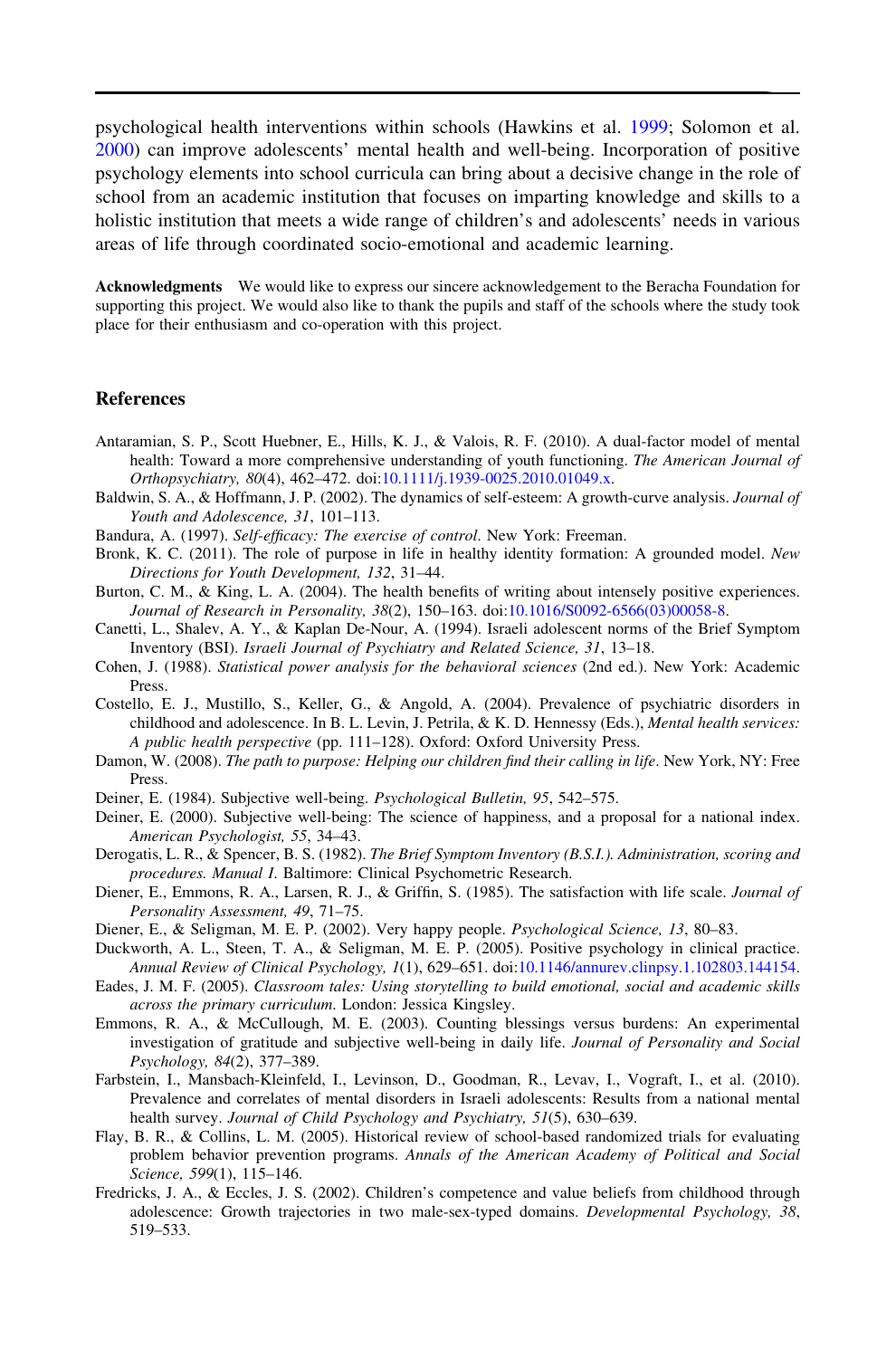- <span id="page-20-0"></span>Fredrickson, B. L. (2004). Gratitude, like other positive emotions, broadens and builds. In Robert A. Emmons & Michael E. McCullough (Eds.), The psychology of gratitude (pp. 145–166). New York: Oxford University Press.
- Fredrickson, B., & Joiner, T. (2002). Positive emotions trigger upward spirals toward emotional well-being. Psychological Science, 13(2), 172–175.
- Froh, J. J., Sefick, W. J., & Emmons, R. A. (2008). Counting blessings in early adolescents: An experimental study of gratitude and subjective well-being. Journal of School Psychology, 46(2), 213–233. doi:[10.](http://dx.doi.org/10.1016/j.jsp.2007.03.005) [1016/j.jsp.2007.03.005](http://dx.doi.org/10.1016/j.jsp.2007.03.005).
- Gillespie, B. M., Chaboyer, W., & Wallis, M. (2007). Development of a theoretically derived model of resilience through concept analysis. Contemporary Nurse, 25(1–2), 124–135.
- Gillham, J., Adams-Deutsch, Z., Werner, J., Reivich, K., Coulter-Heindl, V., Linkins, M., et al. (2011). Character strengths predict subjective well-being during adolescence. Journal of Positive Psychology, 6(1), 31–44. doi:[10.1080/17439760.2010.536773](http://dx.doi.org/10.1080/17439760.2010.536773).
- Gilman, R., & Huebner, E. S. (2006). Characteristics of adolescents who report very high life satisfaction. Journal of Youth and Adolescence, 35(3), 293–301.
- Gottfried, A. E., Fleming, J., & Gottfried, A. W. (2001). Continuity of academic intrinsic motivation from childhood through late adolescence: A longitudinal study. Journal of Educational Psychology, 93, 3–13.
- Green, S., Anthony, T., & Rynsaardt, J. (2007). Evidence-based life coaching for senior high school students: Building hardiness and hope. International Coaching Psychology Review, 2, 24–32.
- Green, L. S., Oades, L. G., & Robinson, P. L. (2012). Positive education programmes: Integrating coaching and positive psychology in schools. In Christian van Nieuwerburgh (Ed.), Coaching in education: Getting better results for students, educators, and parents (pp. 115–132). London: Karnac Books.
- Greenspoon, P. J., & Saklofske, D. H. (2001). Toward an integration of subjective wellbeing and psychopathology. Social Indicators Research, 54, 81–108.
- Hargreaves, A. (2003). Teaching in the knowledge society: Education in the age of insecurity. New York: Teachers College Press.
- Harter, S., Whitesell, N. R., & Kowalski, P. (1992). Individual differences in the effects of educational transitions on young adolescents' perceptions of competence and motivational orientation. American Educational Research Journal, 29, 777–808.
- Hawkins, J. D., Catalano, R. F., Kosterman, R., Abbott, R., & Hill, K. G. (1999). Preventing adolescent health-risk behaviors by strengthening protection during childhood. Archives of Pediatrics and Adolescent Medicine, 153, 226–234.
- Huebner, E. S., Drane, J. W., & Valois, R. F. (2000). Levels and demographic correlates of adolescent life satisfaction reports. School Psychology International, 21, 281–292.
- James, W. (1983). The principles of psychology. Cambridge, MA: Harvard University Press (Original work published 1890).
- Keyes, C. L. M. (2006). Mental health in adolescence: Is America's youth flourishing? The American Journal of Orthopsychiatry, 76(3), 395–402.
- Klerman, G. L., & Weissman, M. M. (1989). Increasing rates of depression. Journal of the American Medical Association, 261(15), 2229–2235.
- Langer, E. J. (2000). Mindful learning. Current Directions in Psychological Science, 9(6), 220–223.
- Lepper, M. R., Henderlong, J., & Iyengar, S. S. (2005). Intrinsic and extrinsic motivational orientations in the classroom: Age differences and academic correlates. Journal of Educational Psychology, 97, 184–196.
- Locke, E. A., & Latham, G. P. (2002). Building a practically useful theory of goal setting and task motivation. A 35-year odyssey. The American Psychologist, 57(9), 705–717.
- Lyubomirsky, S. (2001). Why are some people happier than others? The role of cognitive and motivational processes in well-being. American Psychologist, 56, 239–249.
- Marques, S., Lopez, S., & Pais-Ribeiro, K. (2011). Building hope for the future: A program to foster strengths in middle-school students. Journal of Happiness Studies, 12, 139–152.
- Masten, A. S. (2001). Ordinary magic: Resilience processes in development. American Psychologist, 56, 227–238.
- McCullough, M. E., Kilpatrick, S. D., Emmons, R. A., & Larson, D. B. (2001). Is gratitude a moral affect? Psychological Bulletin, 127, 249–266.
- McLeod, J. D., & Shanahan, M. J. (1993). Poverty, parenting and children's mental health. American Sociological Review, 58(3), 351–366.
- Morris, I. (2009). Learning to ride elephants: Teaching happiness and well-being in schools. London: Continuum.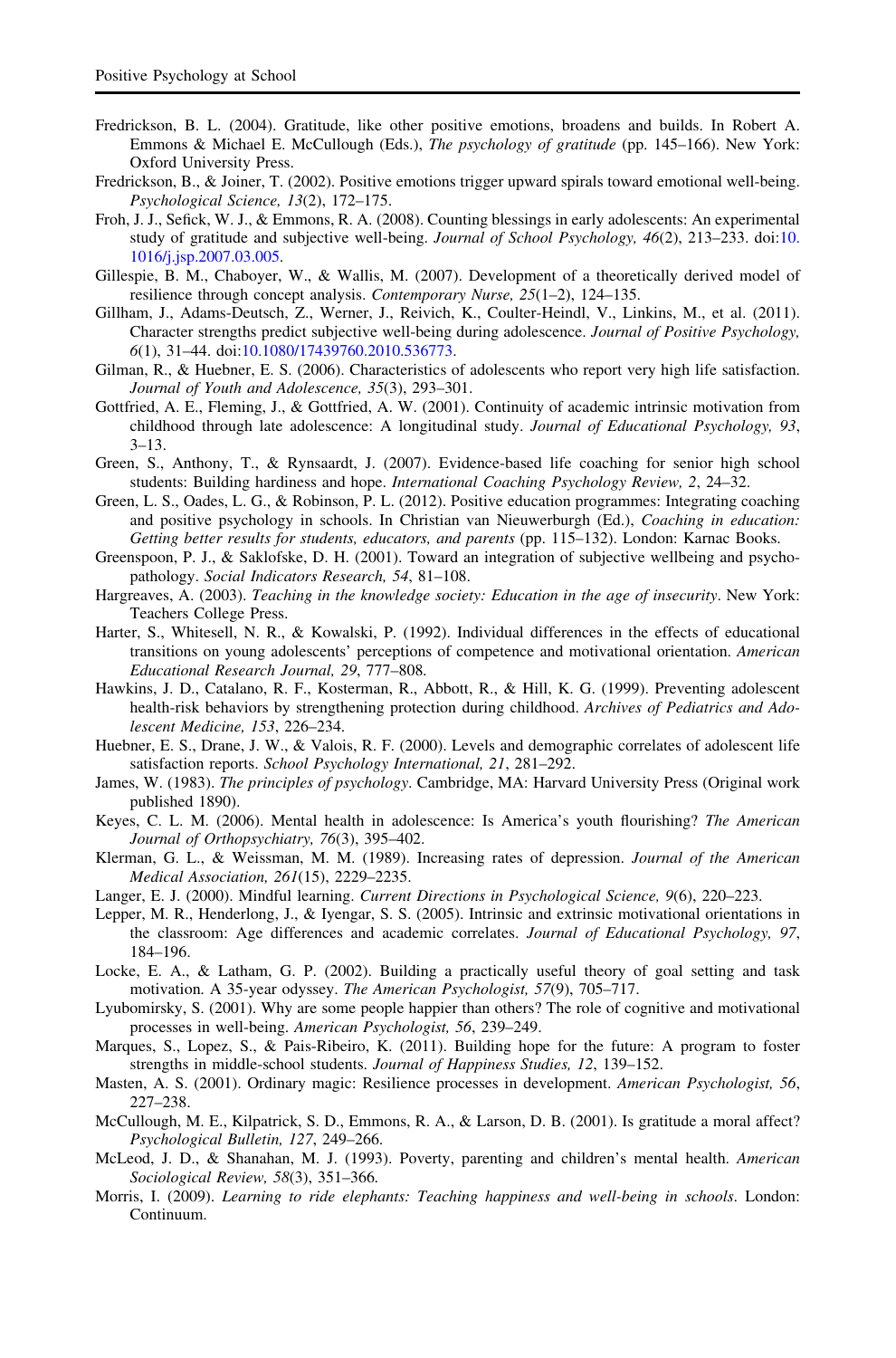- <span id="page-21-0"></span>NCLB. (2001). No Child Left Behind Act of 2001, Pub. 1., No. 107-110, 115 Stat. 1425 (2002). Retrieved January 3, 2012, from [http://www.ed.gov/policy/elsec/leg/esea02/107-110.pdf.](http://www.ed.gov/policy/elsec/leg/esea02/107-110.pdf)
- Noble, T., & McGrath, H. (2008). The positive educational practices framework: A tool for facilitating the work of educational psychologists in promoting pupil wellbeing. *Educational & Child Psychology*, 25(2), 119–134.
- Park, N., & Peterson, C. (2008). Positive psychology and character strengths: Application to strengths-based school counseling. Professional School Counseling, 12(2), 85–92.
- Pavot, W., & Diener, E. (2008). The satisfaction with life scale and the emerging construct of life satisfaction. Journal of Positive Psychology, 3, 137–152.
- Peterson, C., & Seligman, M. E. P. (2004). Character strengths and virtues: A classification and handbook. NewYork/Washington, DC: Oxford University Press/American Psychological Association.
- Pithers, R. T. (1995). Teacher stress research: problems and progress. British Journal of Educational Psychology, 65, 387–92.
- Rosenberg, M. (1965). Society and the adolescent self-image. Princeton, NJ: Princeton.
- Ryan, R. M., & Deci, E. L. (2000). Self determination theory and the facilitation of intrinsic motivation, social development, and well-being. American Psychologist, 55, 68–78.
- Ryan, R. M., & Deci, E. L. (2001). On happiness and human potentials: A review of research on hedonic and eudaimonic well-being. In S. Fiske (Ed.), Annual review of psychology (pp. 141-166). Palo Alto, CA: Annual Reviews Inc.
- Scheier, M. F., & Carver, C. S. (1988). A model of behavioral self-regulation: Translating intention into action. In L. Berkowitz (Ed.), Advances in experimental social psychology (Vol. 21, pp. 303–346). New York: Academic Press.
- Scheier, M. F., Carver, C. S., & Bridges, M. W. (1994). Distinguishing optimism from neuroticism (and trait anxiety, self-mastery, and self-esteem): A reevaluation of the life orientation test. Journal of Personality and Social Psychology, 67(6), 1063–1078. doi[:10.1037/0022-3514.67.6.1063](http://dx.doi.org/10.1037/0022-3514.67.6.1063).
- Seligman, M. E. P. (2002). Authentic happiness: Using the new positive psychology to realize your potential for lasting fulfillment. New York: Free Press.
- Seligman, M. E. P. (2011). Learned optimism: How to change your mind and your life. New York: Vintage.
- Seligman, M. E. P., Ernst, R. M., Gillham, J., Reivich, K., & Linkins, M. (2009). Positive education: Positive psychology and classroom interventions. Oxford Review of Education, 35(3), 293–311.
- Seligman, M. E. P., Schulman, P., DeRubeis, R. J., Hollon, S. D. (1999). The prevention of depression and anxiety. Prevention and Treatment, 2, Article 8.
- Seligman, M. E. P., Steen, T. A., Park, N., & Peterson, C. (2005). Positive psychology progress: Empirical validation of interventions. American Psychologist, 60(5), 410–421.
- Sheldon, K. M., & Houser-Marko, L. (2001). Self-concordance, goal attainment, and the pursuit of happiness: Can there be an upward spiral? Journal of Personality and Social Psychology, 80(1), 152–165.
- Shoshani, A., & Aviv, I. (2012). The pillars of strength for first-grade adjustment—Parental and children's character strengths and the transition to elementary school. The Journal of Positive Psychology, 7(4), 315–326.
- Shoshani, A., & Slone, M. (2013). Middle school transition from the strengths perspective: Young adolescents' character strengths, subjective well-being, and school adjustment. Journal of Happiness Studies, 14(4), 1163–1181.
- Sin, N. L., & Lyubomirsky, S. (2009). Enhancing well-being and alleviating depressive symptoms with positive psychology interventions: A practice-friendly meta-analysis. Journal of Clinical Psychology, 65, 467–487.
- Snyder, C. R., Lopez, S. J., Shorey, H. S., Rand, K. L., & Feldman, D. B. (2003). Hope theory, measurements, and applications to school psychology. School Psychology Quarterly, 18(2), 122–139.
- Solomon, D., Battistich, V., Watson, M., Schaps, E., & Lewis, C. (2000). A six-district study of educational change: Direct and mediated effects of the Child Development Project. Social Psychology of Education, 4, 3–51.
- Suldo, S. M., Huebner, E. S., Friedrich, A. A., & Gilman, R. (2009). Life satisfaction. In R. Gilman, E. S. Huebner, & M. Furlong (Eds.), Handbook of positive psychology in the schools (pp. 27–35). New York: Routledge.
- Twenge, J. M., Gentile, B., DeWall, C. N., Ma, D., Lacefield, K., & Schurtz, D. R. (2010). Birth cohort increases in psychopathology among young Americans, 1938–2007: A cross-temporal meta-analysis of the MMPI. Clinical Psychology Review, 30(2), 145–154. doi[:10.1016/j.cpr.2009.10.005](http://dx.doi.org/10.1016/j.cpr.2009.10.005).
- Valli, L., & Buese, D. (2007). The changing roles of teachers in an era of high-stakes accountability. American Educational Research Journal, 44(3), 519–558.